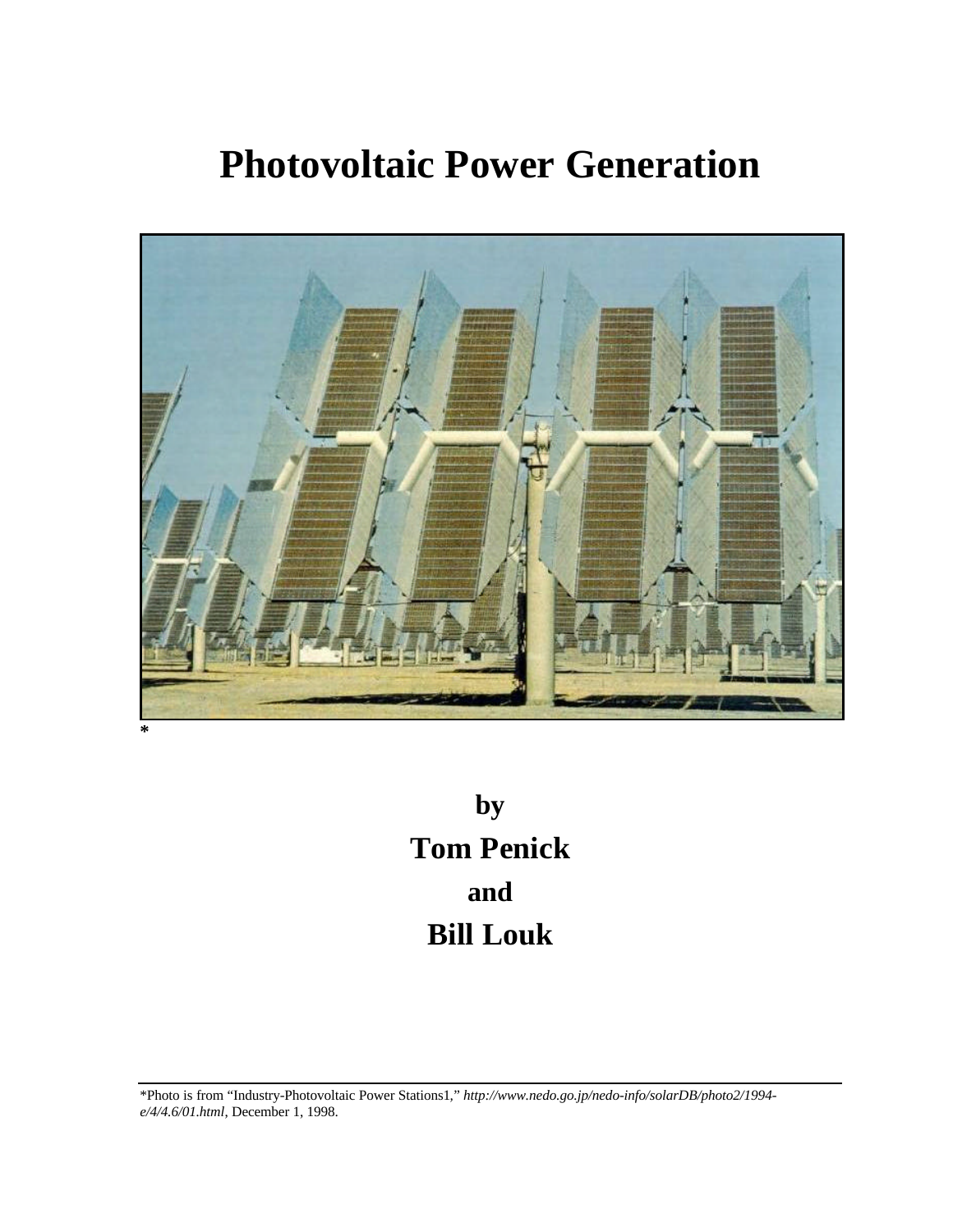# **PHOTOVOLTAIC POWER GENERATION**

Submitted to Gale Greenleaf, Instructor EE 333T

> Prepared by Thomas Penick and Bill Louk

December 4, 1998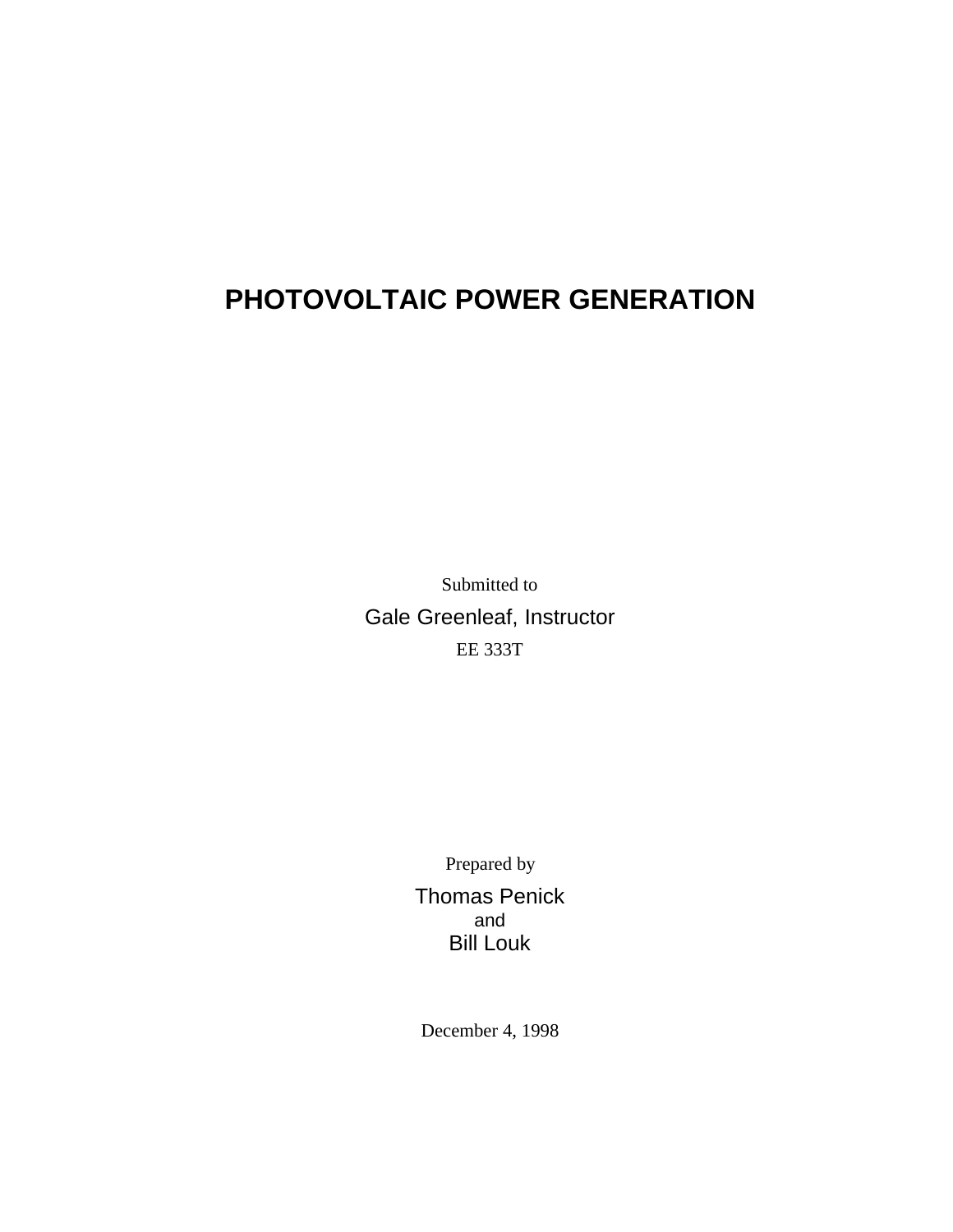# **ABSTRACT**

This report is an overview of photovoltaic power generation. The purpose of the report is to provide the reader with a general understanding of photovoltaic power generation and how PV technology can be practically applied.

There is a brief discussion of early research and a description of how photovoltaic cells convert sunlight to electricity. The report covers concentrating collectors, flat-plate collectors, thin-film technology, and building-integrated systems. The discussion of photovoltaic cell types includes single-crystal, poly-crystalline, and thin-film materials. The report covers progress in improving cell efficiencies, reducing manufacturing cost, and finding economic applications of photovoltaic technology. Lists of major manufacturers and organizations are included, along with a discussion of market trends and projections.

The conclusion is that photovoltaic power generation is still more costly than conventional systems in general. However, large variations in cost of conventional electrical power, and other factors, such as cost of distribution, create situations in which the use of PV power is economically sound. PV power is used in remote applications such as communications, homes and villages in developing countries, water pumping, camping, and boating. Gridconnected applications such as electric utility generating facilities and residential rooftop installations make up a smaller but more rapidly expanding segment of PV use. Furthermore, as technological advances narrow the cost gap, more applications are becoming economically feasible at an accelerating rate.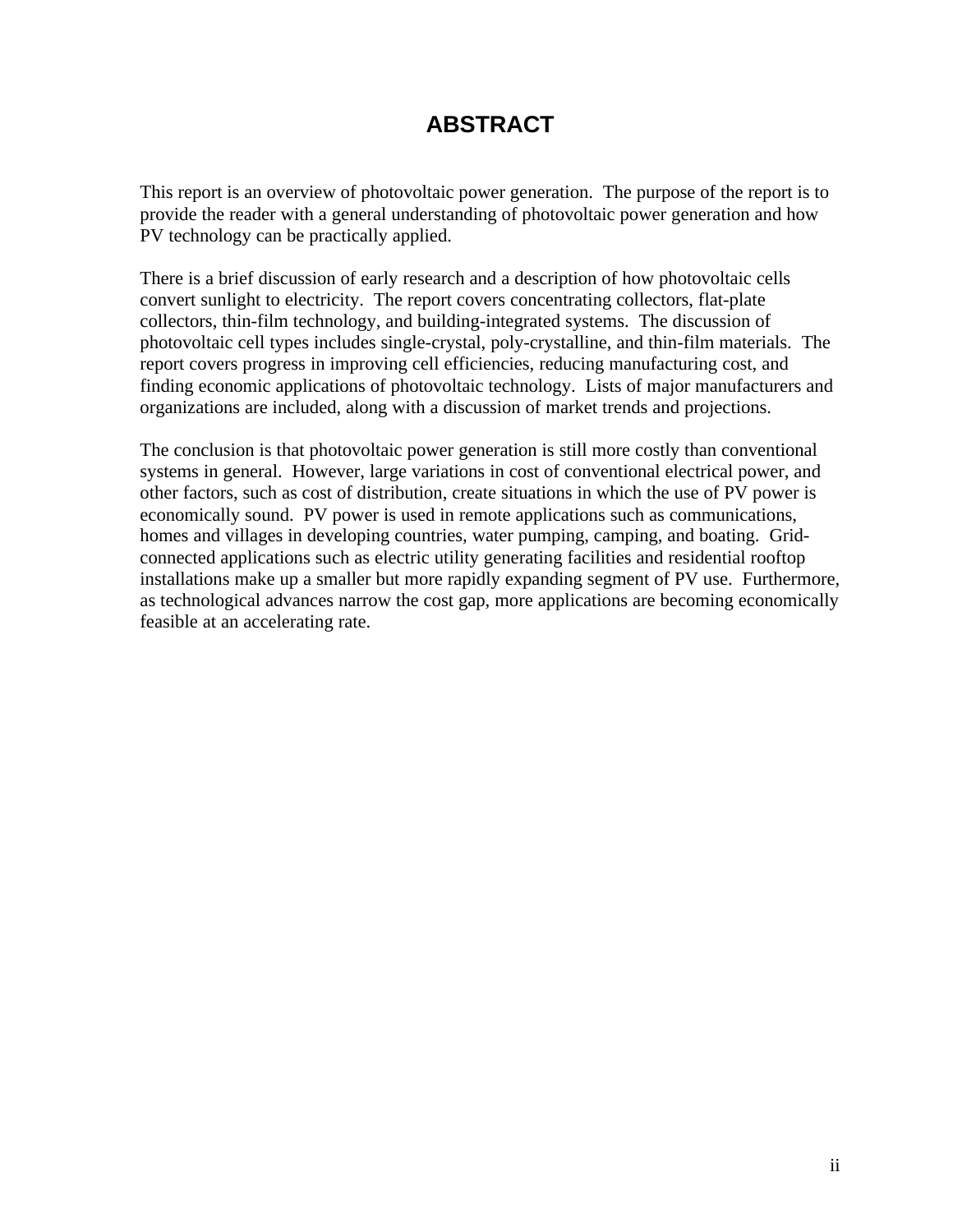# **TABLE OF CONTENTS**

| DISCOVERY AND DEVELOPMENT OF PHOTOVOLTAIC POWER    |  |  |
|----------------------------------------------------|--|--|
|                                                    |  |  |
|                                                    |  |  |
|                                                    |  |  |
|                                                    |  |  |
|                                                    |  |  |
|                                                    |  |  |
|                                                    |  |  |
|                                                    |  |  |
|                                                    |  |  |
|                                                    |  |  |
|                                                    |  |  |
|                                                    |  |  |
|                                                    |  |  |
|                                                    |  |  |
|                                                    |  |  |
|                                                    |  |  |
|                                                    |  |  |
|                                                    |  |  |
| THE ECONOMICS OF PHOTOVOLTAIC POWER GENERATION  10 |  |  |
|                                                    |  |  |
|                                                    |  |  |
|                                                    |  |  |
|                                                    |  |  |
|                                                    |  |  |
|                                                    |  |  |
|                                                    |  |  |
|                                                    |  |  |
|                                                    |  |  |
|                                                    |  |  |
|                                                    |  |  |
|                                                    |  |  |
|                                                    |  |  |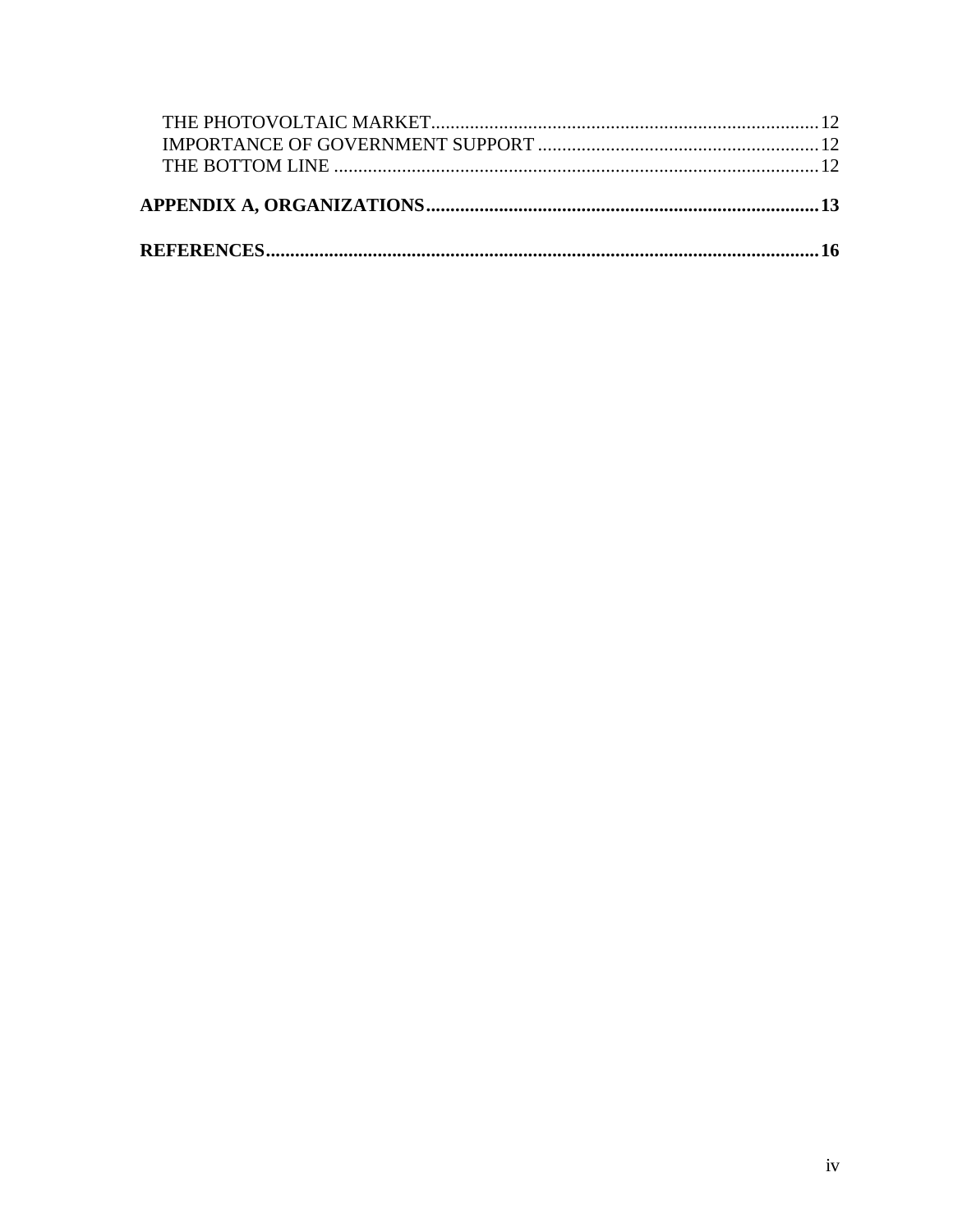## **LIST OF TABLES AND FIGURES**

## **LIST OF FIGURES**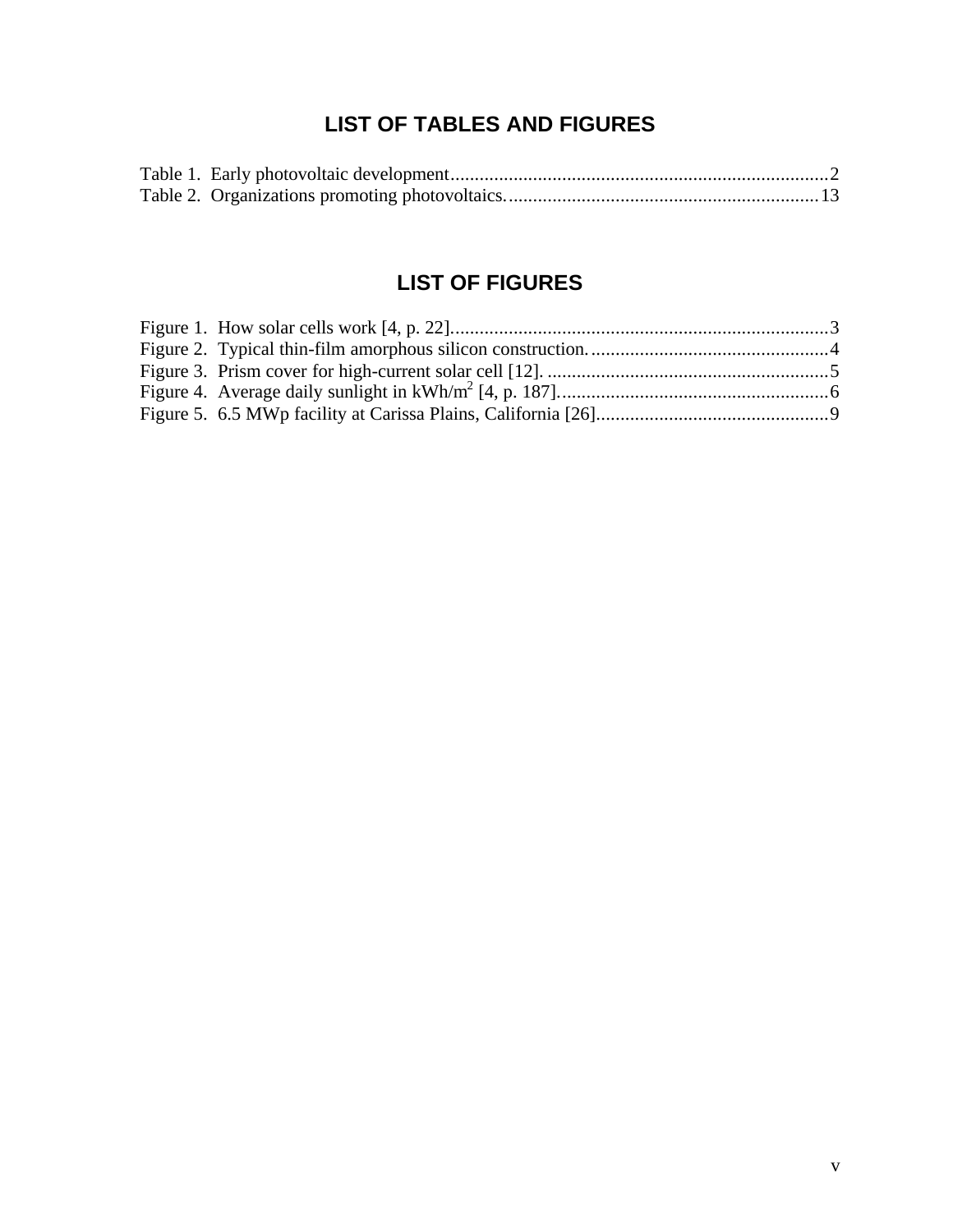# **PHOTOVOLTAIC POWER GENERATION**

## **INTRODUCTION**

This report is the result of Gale Greenleaf's October 19, 1998 request for proposal. Bill Louk and Tom Penick responded to her request with a proposal, dated October 30, 1998, to continue earlier research on photovoltaic power generation. The proposal was approved and resulted in continued research followed by a presentation on November 30, 1998 and this final report on photovoltaic power generation.

#### *PURPOSE OF THIS REPORT*

In this report we have assembled information from numerous sources to provide an objective overview of photovoltaics for power generation. We present the reader with a summary of the basics of photovoltaic power conversion, list the primary technologies, describe the most popular applications, and list manufacturers and organizations involved in photovoltaic power generation. Our purpose is to digest the volume of available information and provide a useful summary for engineers and others who might become involved in photovoltaic power generation.

#### *AVAILABLE INFORMATION ON PHOTOVOLTAIC POWER*

There is an enormous supply of articles on the subject of photovoltaic power. Most articles are narrow in scope, perhaps announcing a recent breakthrough or discussing a particular project or application. The internet provides a great deal of information as well, with web sites sponsored by government agencies, industry groups, and manufacturers. We did have some difficulty finding an overview of the subject. Most books on photovoltaics are at least five years old and cover the technical aspect of photovoltaics without providing an assessment of the practicality of using photovoltaics for power generation.

#### *WHY PHOTOVOLTAIC POWER REQUIRES STUDY*

The high cost of generating electrical power using photovoltaic cells compared to conventional coal-, gas-, and nuclear-powered generators has kept PV power generation from being in widespread use. Less than 1% of electricity is generated by photovoltaics. However, there are a few applications in which PV power is economical. These applications include satellites, developing countries that lack a power distribution infrastructure, and remote or rugged areas where running distribution lines is not practical. As the cost of photovoltaic systems drops, more applications become economically feasible. The non-polluting aspect of PV power can make it an attractive choice even when conventional generating systems are more economical.

The manufacture of photovoltaic systems has increased steadily for the last 25 years. It is inevitable that engineers will be called upon to develop photovoltaic technology or will be involved in projects using this technology. Many existing reports on photovoltaics cover only one facet of the technology and sometimes writers inflate their reports on behalf of the company involved. There is a need for an up-to-date, objective understanding of photovoltaic power generation. With this goal in mind we have created this report.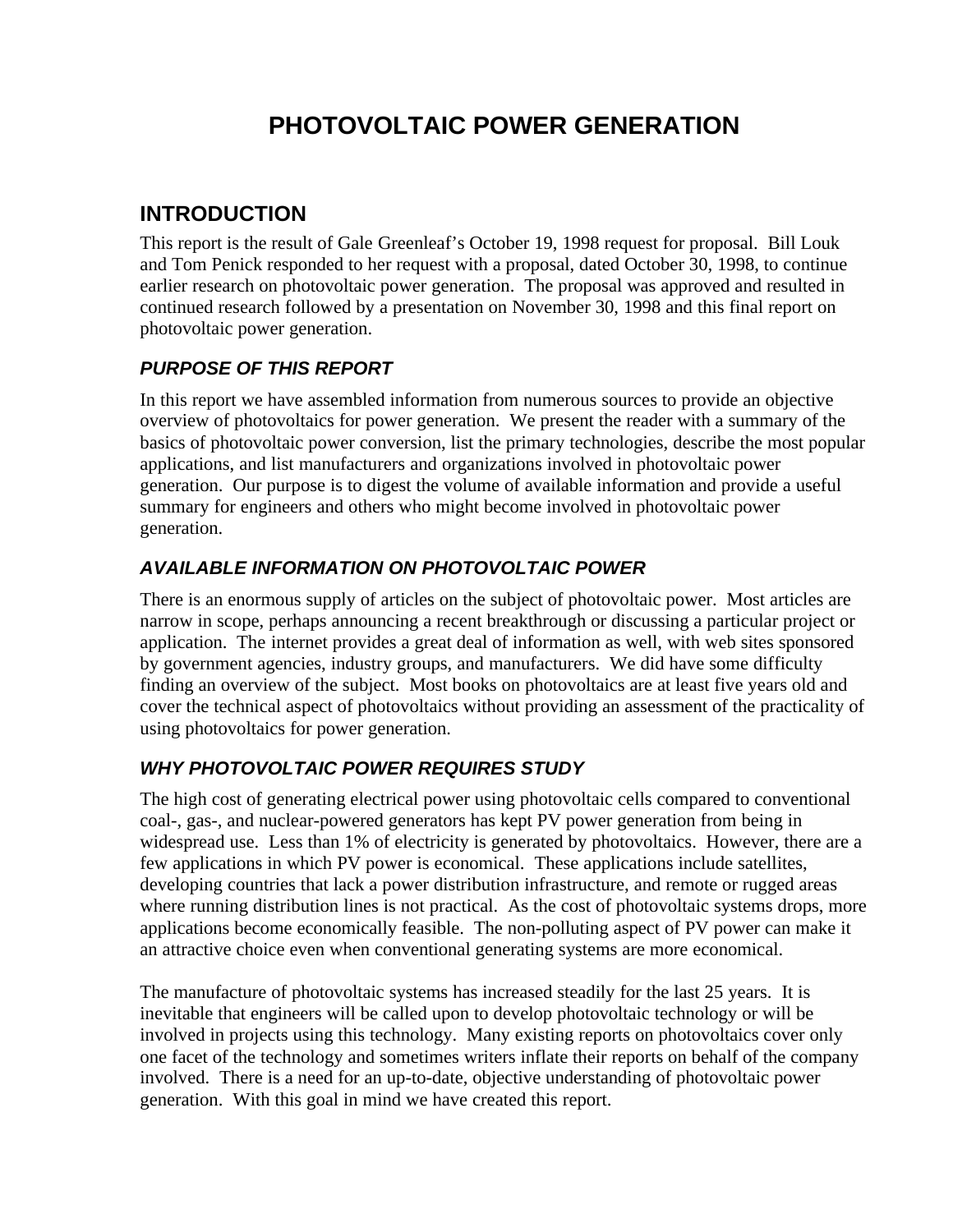# **PHOTOVOLTAIC TECHNOLOGY**

Scientists have known of the photovoltaic effect for more than 150 years. Photovoltaic power generation was not considered practical until the arrival of the space program. Early satellites needed a source of electrical power and any solution was expensive. The development of solar cells for this purpose led to their eventual use in other applications.

#### *DISCOVERY AND DEVELOPMENT OF PHOTOVOLTAIC POWER*

The photovoltaic effect has been known since 1839, but cell efficiencies remained around 1% until the 1950s when U. S. researchers were essentially given a blank check to develop a means of generating electricity onboard space vehicles. Bell Laboratories quickly achieved 11% efficiency, and in 1958, the Vanguard satellite employed the first practical photovoltaic generator producing a modest one watt. Table 1 chronicles early development of photovoltaics [1].

In the 1960s, the space program continued to demand improved photovoltaic power generation technology. Scientists needed to get as much electrical power as possible from photovoltaic collectors, and cost was of secondary importance [2]. Without this tremendous development effort, photovoltaic power would be of little use today.

| <b>YEAR</b> | <b>DEVELOPMENT</b>                                                                                                                                                                                                                                                         |
|-------------|----------------------------------------------------------------------------------------------------------------------------------------------------------------------------------------------------------------------------------------------------------------------------|
| 1839        | Antoine-César Becquerel, a French physicist, discovered the photovoltaic effect. In<br>his experiments he found that voltage was produced when a solid electrode in an<br>electrolyte solution was exposed to light [3].                                                   |
| 1877        | W.G. Adams and R.E. Day observed the photovoltaic effect in solid selenium. They<br>built the first selenium cell and published "The action of light on selenium," in<br>Proceedings of the Royal Society [1].                                                             |
| 1883        | Charles Fritz built what many consider to be the first true photovoltaic cell. He<br>coated the semiconductor selenium with an extremely thin layer of gold. His<br>photovoltaic cell had an efficiency of less than 1% [4].                                               |
| 1904        | Albert Einstein published a paper on the photoelectric effect [1].                                                                                                                                                                                                         |
| 1927        | A new type of photovoltaic cell was developed using copper and the semiconductor<br>copper oxide. This device also had an efficiency of less than 1%. Both the<br>selenium and copper oxide devices were used in applications such as light meters for<br>photography [3]. |
| 1941        | Russell Ohl developed the silicon photovoltaic cell. Further refinement of the<br>silicon photovoltaic cell enabled researchers to obtain 6% efficiency in direct<br>sunlight in 1954 [3].                                                                                 |
| 1954        | Bell Laboratories obtained 4% efficiency in a silicon photovoltaic cell. They soon<br>achieved 6% and then $11\%$ [4, p. 8].                                                                                                                                               |
| 1958        | PV cells were first used in space on board the Vanguard satellite [1].                                                                                                                                                                                                     |

#### **Table 1. Early photovoltaic development**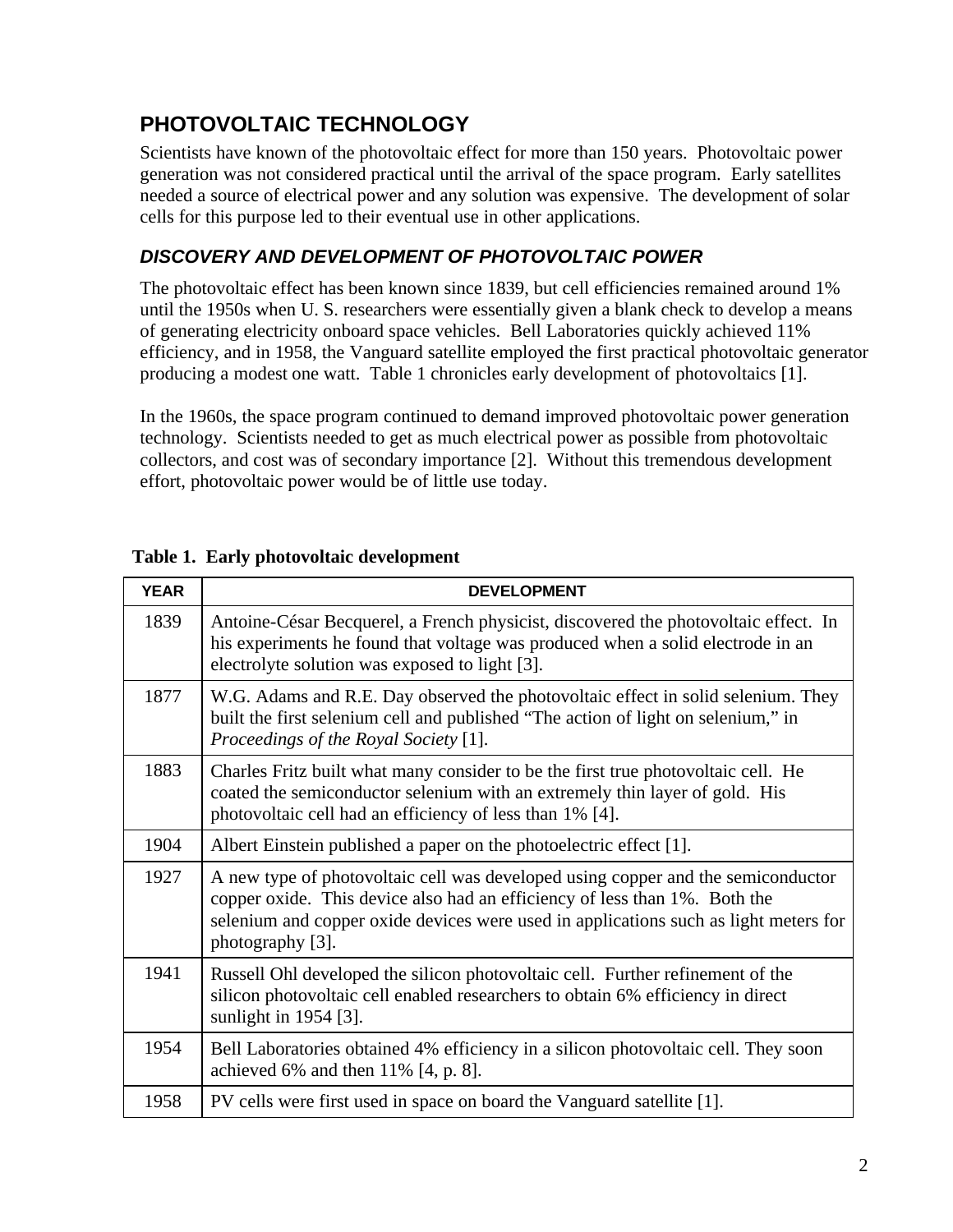#### *POWER OUTPUT AND EFFICIENCY RATINGS*

The figures given for power output and efficiency of photovoltaic cells, modules, and systems can be misleading. It is important to understand what these figures mean and how they relate to the power available from installed photovoltaic generating systems.

#### **Power Ratings**

Photovoltaic power generation systems are rated in peak kilowatts (kWp). This is the amount of electrical power that a new, clean system is expected to deliver when the sun is directly overhead on a clear day. We can safely assume that the actual output will never quite reach this value. System output will be compromised by the angle of the sun, atmospheric conditions, dust on the collectors, and deterioration of the components. When comparing photovoltaic systems to conventional power generation systems, one should bear in mind that the PV systems are only productive during the daytime. Therefore, a 100 kW photovoltaic system can produce only a fraction of the daily output of a conventional 100 kW generator.

#### **Efficiency Ratings**

The efficiency of a photovoltaic system is the percentage of sunlight energy converted to electrical energy. The efficiency figures most often reported are laboratory results using small cells. A small cell has a lower internal resistance and will yield a higher efficiency than the larger cells used in practical applications. Additionally, photovoltaic modules are made up of numerous cells connected in series to deliver a usable voltage. Due to the internal resistance of each cell, the total resistance increases and the efficiency drops to about 70% of the single-cell value. Efficiency is higher at lower temperatures. Temperatures used in laboratory measurements may be lower than those in a practical installation [5, p. 57].

#### *CONVERTING SUNLIGHT TO ELECTRICITY*

A typical photovoltaic cell consists of semiconductor material (usually silicon) having a pn junction as shown in Figure 1. Sunlight striking the cell raises the energy level of electrons and frees them from their atomic shells. The electric field at the pn junction drives the electrons into the n region while positive charges are driven to the p region. A metal grid on the surface of



**Figure 1. How solar cells work [4, p. 22].**

the cell collects the electrons while a metal back-plate collects the positive charges [2].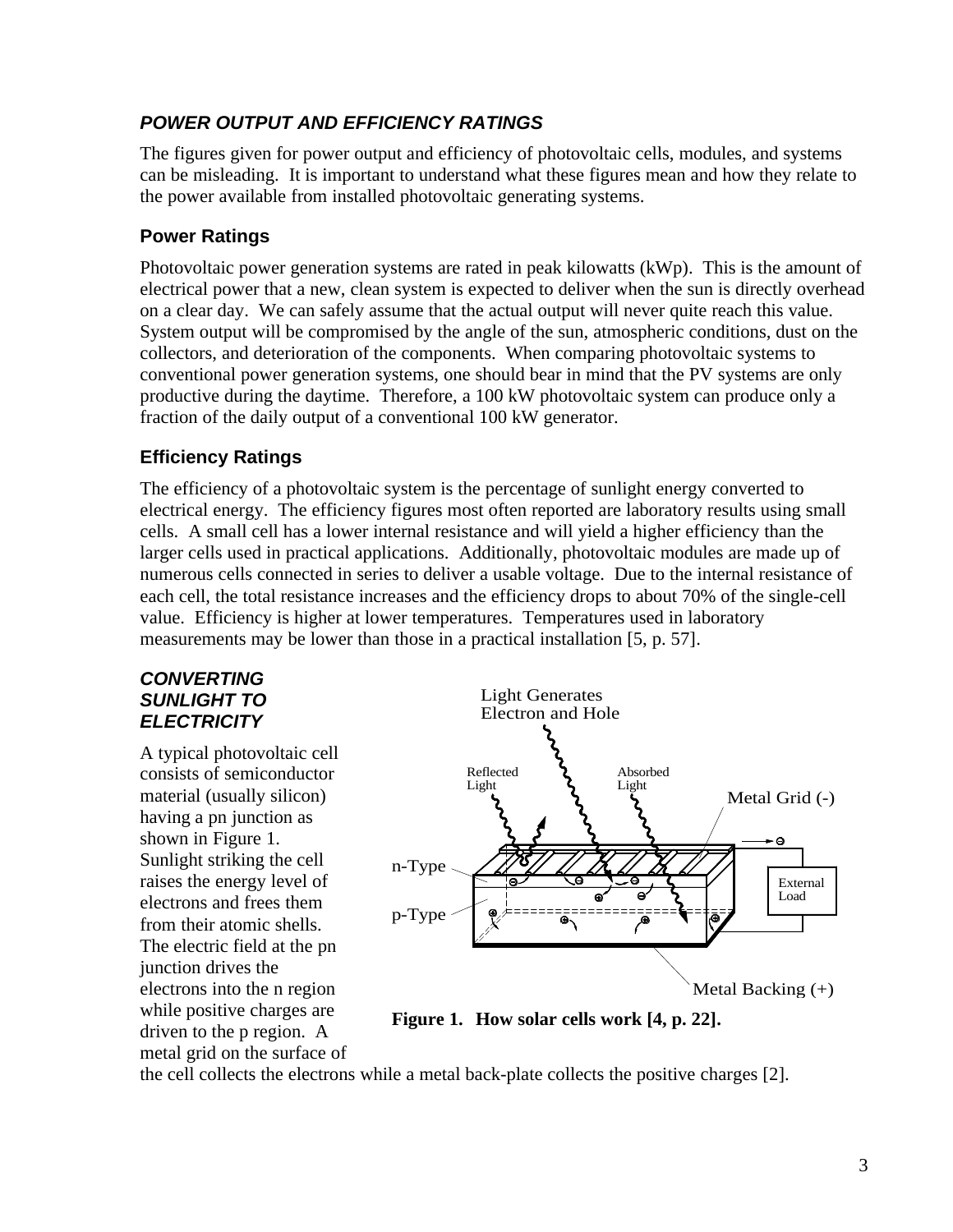#### **Thin Film Technology**

Thin-film solar cells are manufactured by applying thin layers of semiconductor materials to a solid backing material. The composition of a typical thin-film cell is shown in Figure 2. Sunlight entering the intrinsic layer generates free electrons. The p-type and n-type layers create an electric field across the intrinsic layer. The electric field drives the free electrons into the ntype layer while positive charges collect in the p-type layer. The total thickness of the p-type, intrinsic, and n-type layers is about one micron. Although less efficient than single- and polycrystal silicon, thin-film solar cells offer greater promise for large-scale power generation because of ease of mass-production and lower materials cost. Thin-film is also suitable for building-integrated systems because the semiconductor films may be applied to building materials such as glass, roofing, and siding [6].

Using thin films instead of silicon wafers greatly reduces the amount of semiconductor material required for each cell and therefore lowers the cost of producing photovoltaic cells. Gallium arsenide



**Figure 2. Typical thin-film amorphous silicon construction.**

(GaAs), copper indium diselenide (CuInSe2), cadmium telluride (CdTe) and titanium dioxide (TiO2) are materials that have been used for thin film PV cells. Titanium dioxide thin films have been recently developed and are interesting because the material is transparent and can be used for windows [7].

**Tin Oxide** Tin oxide is a conductive material that is transparent when in a thin layer. Tin oxide is used in place of a metallic grid for the top layer of thin film photovoltaic sheets [8].

**Amorphous Silicon (a-Si)** Amorphous (uncrystallized) silicon is the most popular thin-film technology. It is prone to degradation and produces cell efficiencies of 5-7%. Double- and triple-junction designs raise efficiency to 8-10%. The extra layers capture different wavelengths of light. The top cell captures blue light, the middle cell captures green light, and the bottom cell captures red light. Variations include amorphous silicon carbide (a-SiC), amorphous silicongermanium (a-SiGe), microcrystalline silicon (μc-Si), and amorphous silicon-nitride (a-SiN). [2, 6, 9].

**Cadmium Telluride (CdTe) and Cadmium Sulphide (CdS)** Photovoltaic cells using these materials are under development by BP Solar and Solar Cells Inc [2].

**Poly-crystalline Silicon** Poly-crystalline silicon offers an efficiency improvement over amorphous silicon while still using only a small amount of material [2].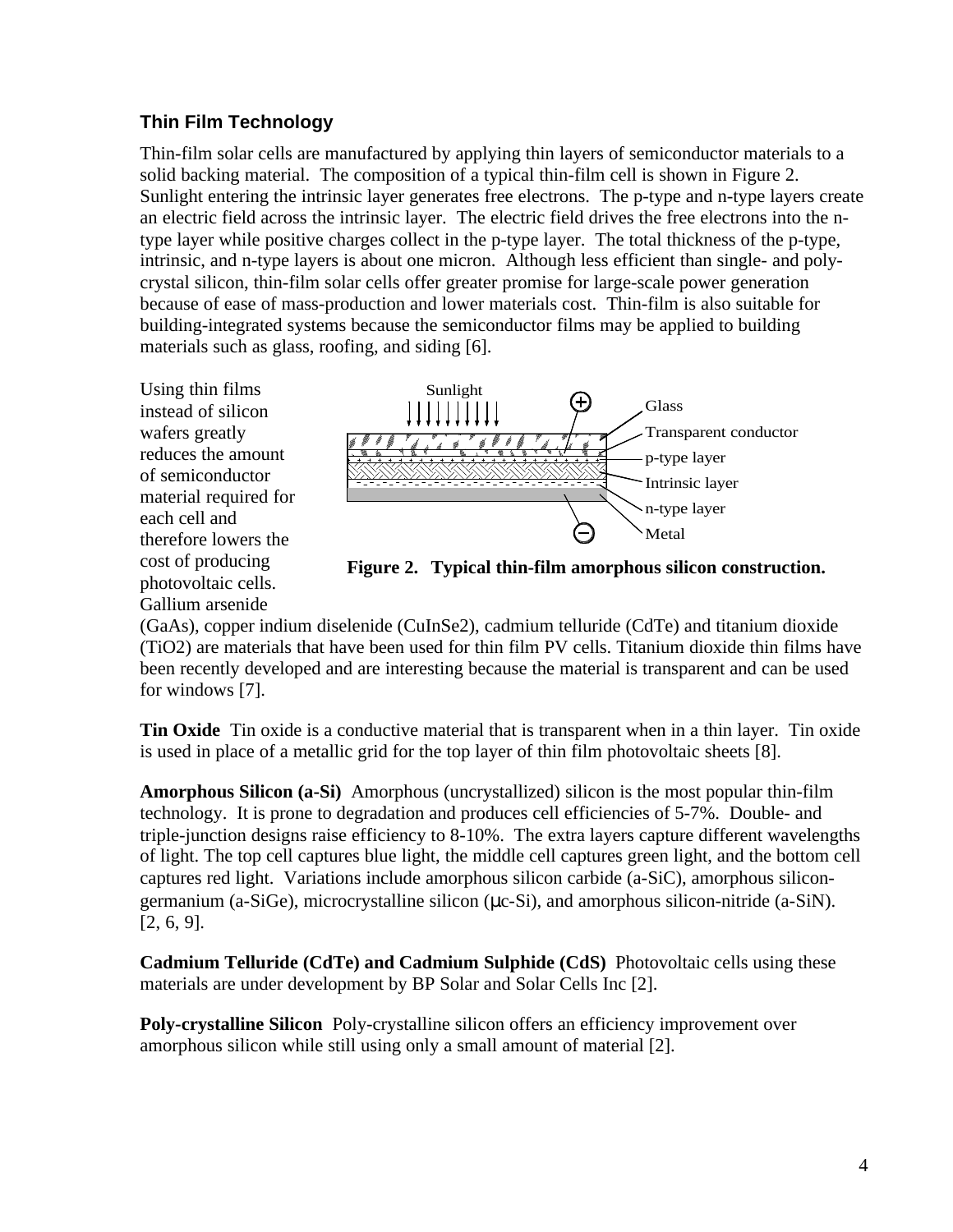**Copper Indium Diselenide (CuInSe2) and Copper Indium Gallium Diselenide** These materials are currently being investigated, and have not been used commercially for photovoltaics [2].

#### **Concentrating Collectors**

By using a lens or mirror to concentrate the sun's rays on a small area, it is possible to reduce the amount of photovoltaic material required. A second advantage is that greater cell efficiency can be achieved at higher light concentrations. To accommodate the higher currents in the

photocells, a larger metallic grid is used. For example, in a system with a 22X concentration ratio, the grid covers about 20% of the surface of the solar cell. To prevent this from blocking 20% of the sunlight, a prism is used to redirect sunlight onto the photovoltaic material, as shown in Figure 3. A second problem is the higher temperatures of a concentrating system. The cells may be cooled with a heatsink or the heat can be used to heat water [10, 11].

Only direct sunlight, not scattered by clouds or haze, can be concentrated. Therefore, the concentrating collectors are less effective in locations that are frequently cloudy or hazy, such as coastal areas [7].



**Figure 3. Prism cover for high-current solar cell [12].**

#### *HOW MUCH POWER IS AVAILABLE FROM THE SUN?*

Sunlight reaches the Earth's outer atmosphere at a strength of 1367 watts per square meter, defined as AM0, or "air mass zero." Atmospheric losses reduce the sun's power to about 1000  $W/m<sup>2</sup>$  when the sun is directly overhead on a cloudless day [13]. Figure 4 shows the average daily sunlight falling on a square meter surface which has been tilted toward the southern horizon at an angle equal to the latitude of the location. Note that diffused as well as direct sunlight is considered, making this map applicable to flat plate collectors.

#### **Conversion Efficiency**

The most efficient PV modules usually employ single-crystal silicon cells, with efficiencies up to 15%. Poly-crystalline cells are less expensive to manufacture but yield module efficiencies of about 11%. Thin-film cells are less expensive still, but give efficiencies to about 8% and suffer greater losses from deterioration [7].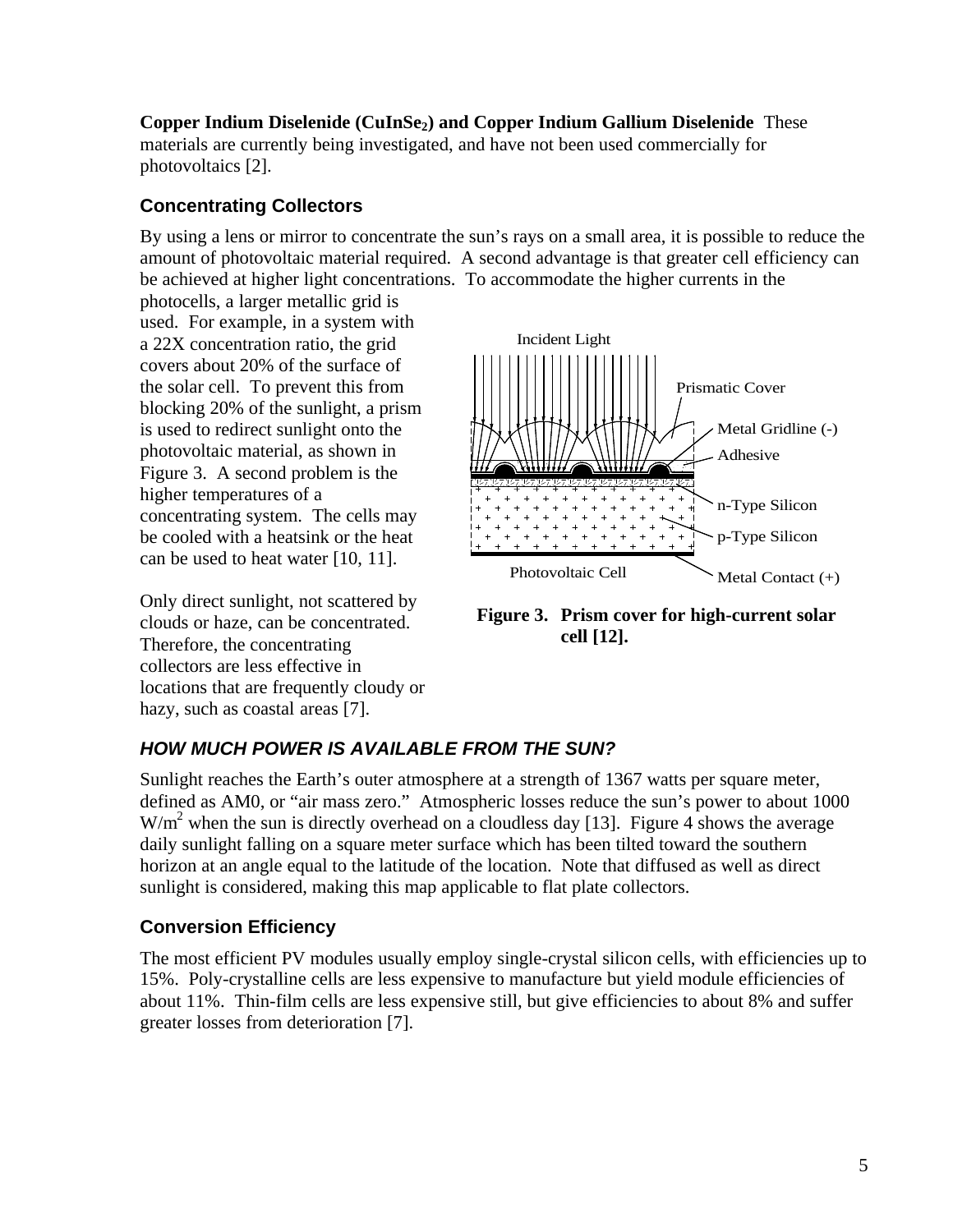

**Figure 4. Average daily sunlight in kWh/m<sup>2</sup> [4, p. 187].**

#### *PRODUCTION CONSIDERATIONS*

In the past, low-grade silicon was bought from semiconductor manufacturers for use in building solar cells. With improvements in the manufacturing process, silicon manufacturers are able to consistently produce the more profitable semiconductor-grade silicon. As a result, it is becoming difficult to buy low-grade silicon. There has been much discussion about building a production facility dedicated to the production of silicon for solar cells [2].

#### **Government Involvement**

The United States, Japan, and Germany have shown the greatest interest in photovoltaic power development. While the governments of Japan and Germany have shown steady and increasing support of photovoltaic incentive programs, U. S. efforts have been extremely sporadic, based largely on the spending habits of the political party in power.

**United States** The U.S. Department of Energy is promoting the use of photovoltaics through the National Renewable Energy Laboratory, the National Center for Photovoltaics, and Sandia National Laboratories. Refer to Table 2 in the appendix on page 13 for more information on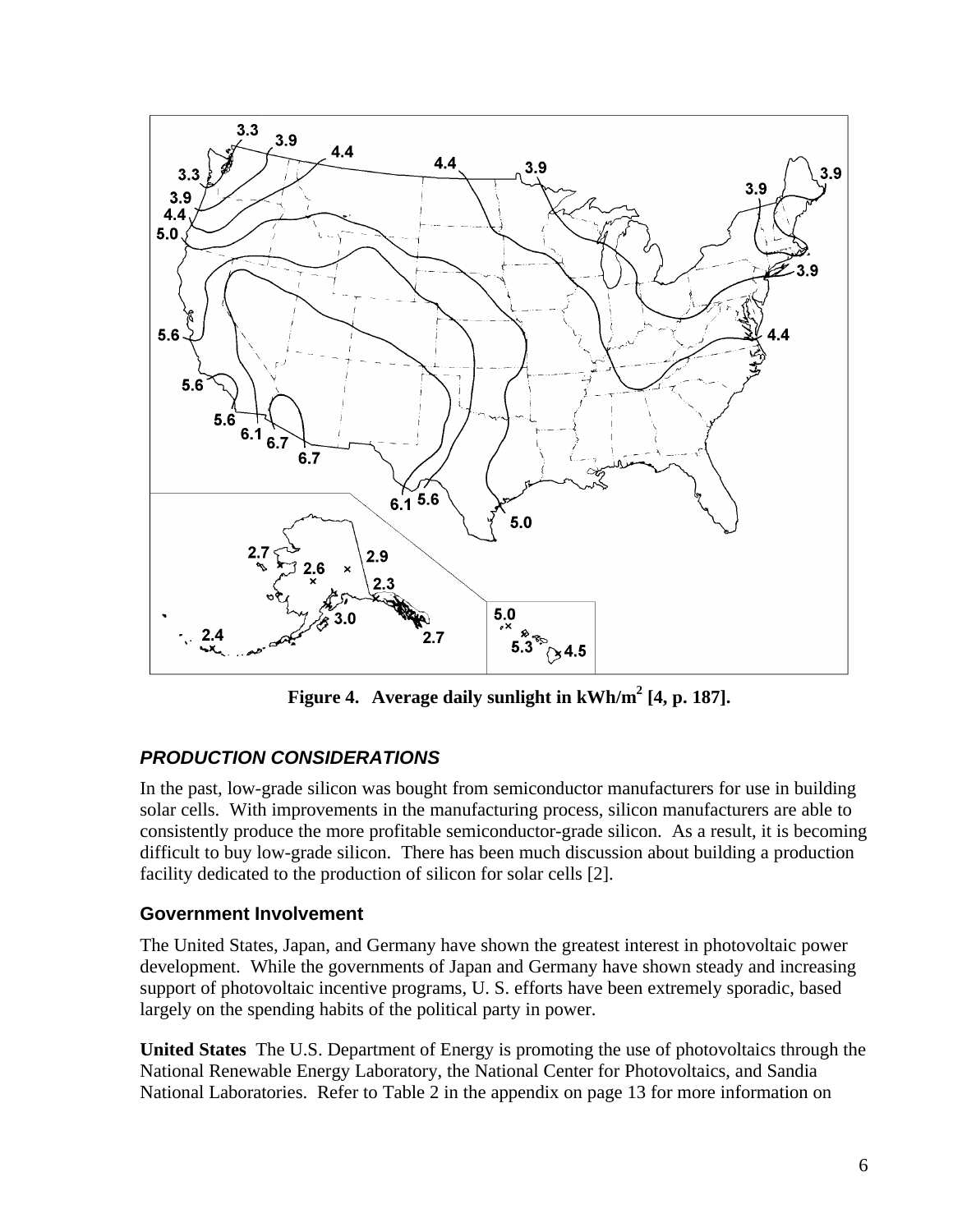government organizations. On July 27, 1997, President Clinton announced the Million Solar Roofs program. The goal of the program is to have solar collectors, either photovoltaic or solar thermal, installed on one million rooftops in the U. S. by the year 2010. Government assistance includes low-cost loans and other financial incentives [14].

**City of Austin** The City of Austin has established the Solar Explorer Program in which utility customers may voluntarily support local photovoltaic generating projects. By agreeing to a \$3.50 per month surcharge for a period of two years, the utility customer sponsors 50 watts of new photovoltaic generating capacity. The city has participated in 13 photovoltaic power generation projects, and four additional sites will increase PV capacity by 148 kW in 1998 [15].

**Japan** In Japan, electricity costs about 25 cents/kWh (1997). Japan is subsidizing the installation of residential solar panels in its Sunshine Project to promote an alternative source of power and to lower the cost of solar cells through mass production. In return, the homeowner must provide periodic reports of energy generated and energy purchased, cost of maintenance, and types of problems. A 1995 evaluation of the project showed there were 558 participants with an overall capacity of 1.9 MW. The goals are to have a photovoltaic generating capacity of 400 MW by the year 2000 and 4600 MW by 2010 to meet 30% of its residential electricity requirements [16, 17, 18, 21].

**Germany** Solar cells are being installed on 2,500 homes in a pilot project. The Berlin construction industry plans to install solar collectors in 75% of all new buildings. The Berlin government and electric utility will pay up to 60% of the cost of the solar systems. Germany's goal is to supply 10% of its energy needs with photovoltaics by 2010 [18, 19].

**Great Britain** Great Britain has lagged behind the U.S., Japan, Germany, and Switzerland in the use of photovoltaics. Last year they announced their Scolar Project in which 100 schools will receive small solar power installations [20].

#### **Organizations**

Various organizations exist to promote photovoltaic power and share information. A list of these is in Table 2 on page 13 in the Appendix. The list includes organizations ranging from international to local levels.

# **PHOTOVOLTAIC APPLICATIONS**

Photovoltaic power generation has been most useful in remote applications with small power requirements where the cost of running distribution lines was prohibitive. As PV power becomes more affordable, the use of photovoltaics for grid-connected applications is increasing. However, the high cost of PV modules and the large area they require continue to be obstacles to using PV power to supplement existing electrical utilities. An interesting approach to both of these problems is the integration of photovoltaics into building materials.

#### *BUILDING-INTEGRATED SYSTEMS*

Building-integrated photovoltaic (BIPV) systems offer advantages in cost and appearance by incorporating photovoltaic properties into building materials such as roofing, siding, and glass. When BIPV materials are substituted for conventional materials in new construction, the savings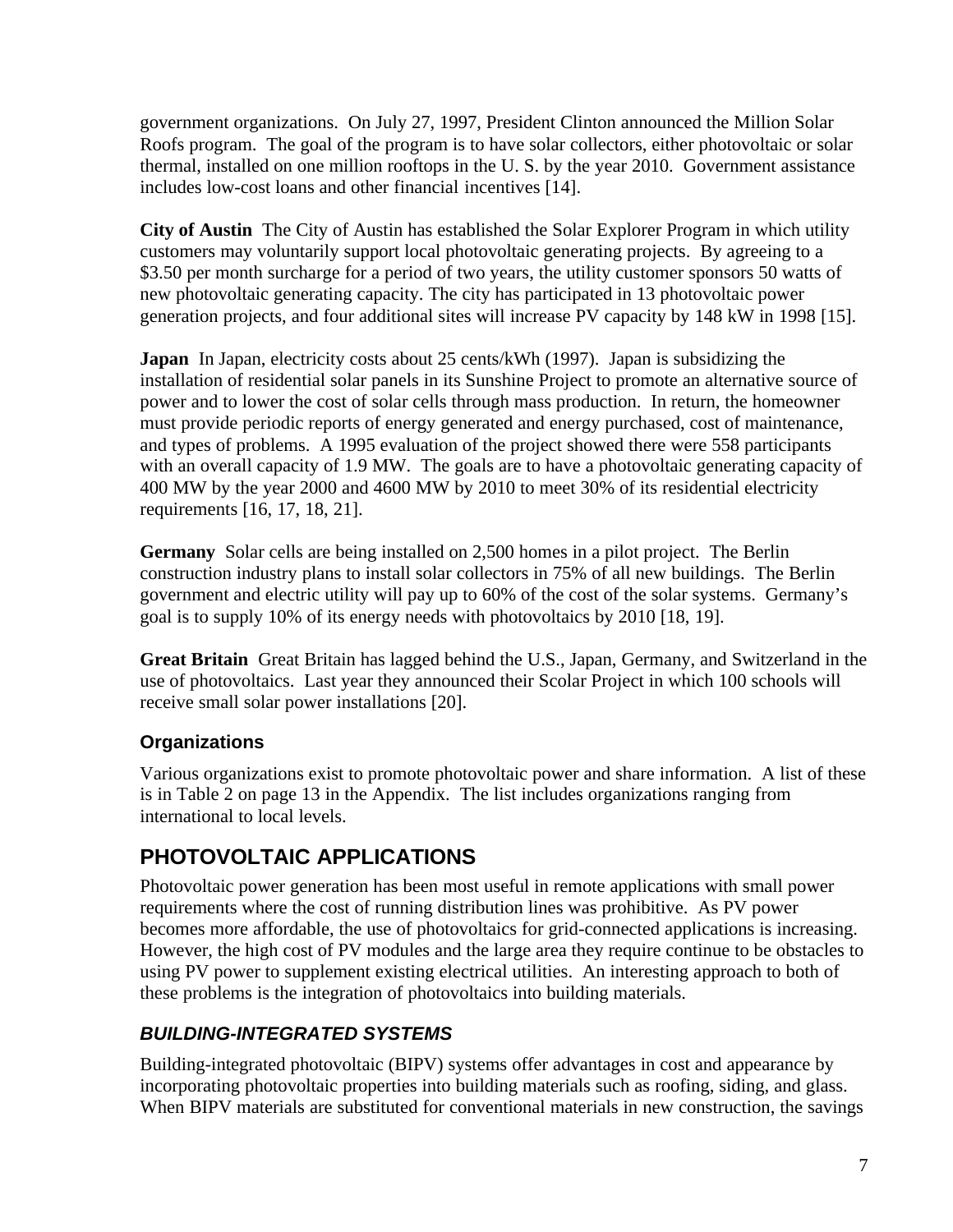involved in the purchase and installation of the conventional materials are applied to the cost of the photovoltaic system. BIPV installations are architecturally more attractive than roofmounted PV structures.

For example, United Solar Corporation produces photovoltaic shingles that replace normal asphalt shingles. Each PV shingle replaces a seven-foot long row of asphalt shingles, and any roofer can install them. Normally, only one-third of a roof needs to be covered with PV panels to produce sufficient power for the average home [21].

Glass manufactured with photovoltaic properties is available for use in skylights and windows. The architect can select from several colors of transparent photovoltaic glass. The tint color and depth is controlled by the type and amount of semiconductor material used in the construction of the photovoltaic glass [22].

BIPV systems can provide electrical power for the home on a small scale or can be used in large buildings for large-scale power generation. The Georgia Tech Aquatic Center in Atlanta, Georgia, is the site of a BIPV demonstration project. The roofing material of the center provides an output of 340 KWp and is the largest system of its type [23]. In the higher latitudes, due to the lower angle of the sun, building facades are sometimes made of BIPV materials.

#### *OFF-GRID APPLICATIONS*

The majority of photovoltaic power generation applications are remote, off-grid applications. These include communication satellites, terrestrial communication sites, remote homes and villages, and water pumps. These are sometimes hybrid systems that include an engine-driven generator to charge batteries when solar power is insufficient.

#### **115 kW Hybrid System at the Dangling Rope Marina**

An example of a hybrid system is the 115kW installation at the Dangling Rope Marina in Arizona. The U.S. National Park Service removed a diesel generator system and installed a \$1.52 million PV-propane hybrid system. The Park Service anticipates saving \$2.3 million over the next 20 years, while eliminating the possibility of a diesel oil spill when transporting fuel by barge [24].

#### *GRID-CONNECTED APPLICATIONS*

In grid-connected application, the DC power from solar cells runs through an inverter and feeds back into the distribution system. Grid-connected systems have demonstrated an advantage in natural disasters by providing emergency power capabilities when utility power was interrupted. Although PV power is generally more expensive than utility-provided power, the use of gridconnected systems is increasing.

The cost of producing electric power with photovoltaics is about \$0.18 per kWh, two to four times as much as utility-provided power. There are special cases when photovoltaic power is more economical than power produced and distributed by conventional means. More than 100 U. S. electric utilities have used photovoltaic power to economic advantage. Also, the interest in *green* power is great enough to override economic concerns in some cases. For example, the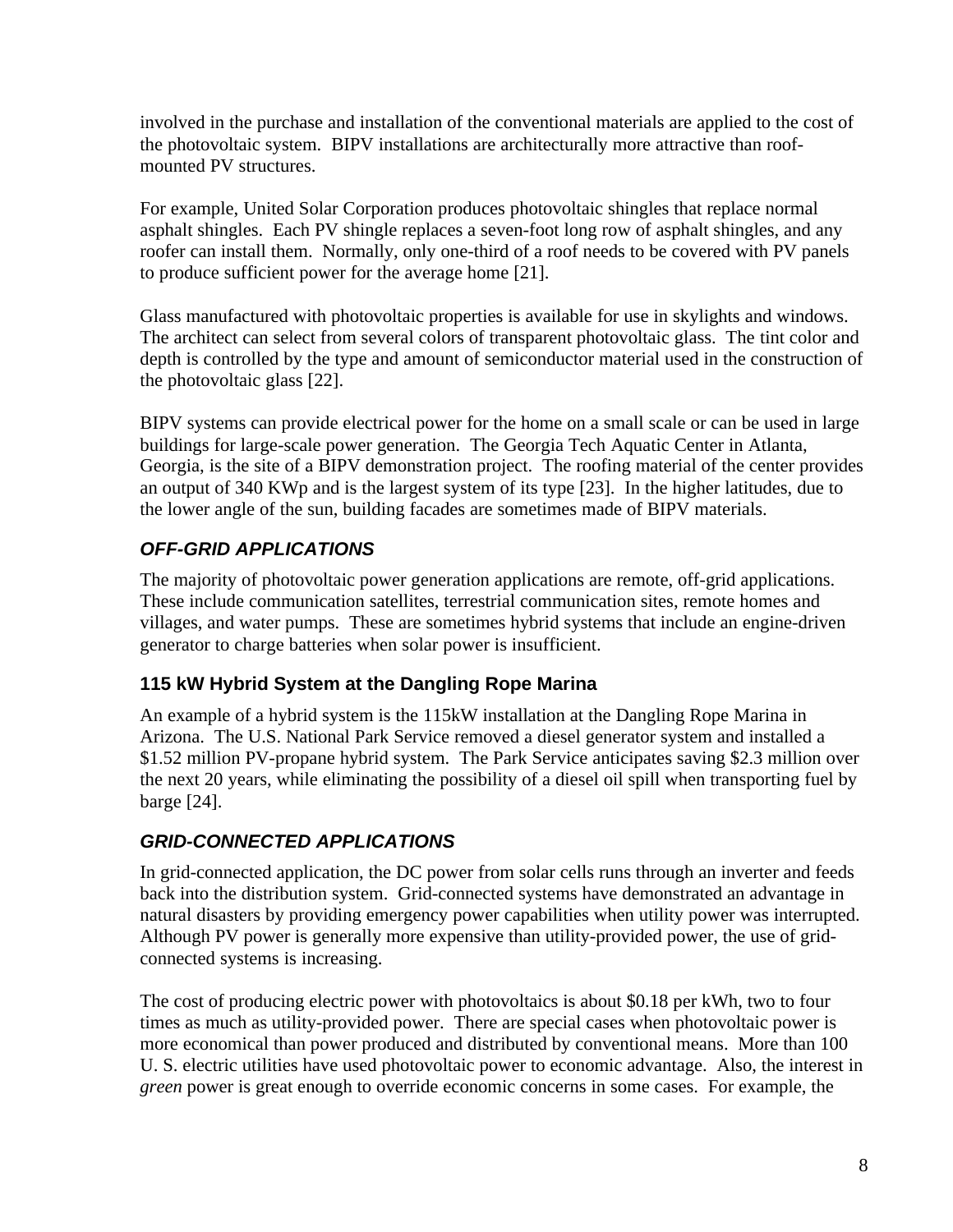City of Austin's Solar Explorer Program allows subscribers to voluntarily support local photovoltaic generating projects with a surcharge to their electric bill [15, 25].

#### **Large-scale utility applications**

Early large-scale utility applications have been demonstration projects to help assess the viability of photovoltaic power generation. They provided a platform for study and permitted numerous U. S. electric utilities to plan and execute PV installations that are economically productive. Several demonstration projects are described below.

#### **6.5 MW System at Carissa Plains,**

**California** The largest photovoltaic generating facility ever constructed was the 6.5 MWp array at Carissa Plains, California, shown in Figure 5. The facility used single-crystal cells manufactured by Siemens Solar in fixed modules with reflectors. The plant went online in 1984 but has since been dismantled [7, 26].

#### **300 kW System at 3M Austin** This

concentrating-collector demonstration system went online in March 1990. It was a cooperative effort of the U.S. Department of Energy, the State of Texas, the City of Austin, Sandia



**Figure 5. 6.5 MWp facility at Carissa Plains, California [26].**

National Laboratories, ENTECH, and 3M Corp. The system was dismantled a few years ago and donated to a non-profit organization in the Texas panhandle. At the time it was the oldest continuously-operated system of its kind in the country [11, 27].

**342 kW System in Atlanta** This system was installed at the Georgia Institute of Technology in Atlanta as a demonstration project for the 1996 Summer Olympics. An array of 2856 photovoltaic modules, each with 72 multicrystalline silicon solar cells, is installed on the rooftop of the Aquatic Center. The DC power is fed into an inverter and then into the center's electrical system [23, 28].

**1 MW System in Germany** This system uses fixed, grid-connected, modules with monocrystalline cells (14.5% efficient) manufactured by Siemens Solar. The photovoltaic generating facility was built in 1997 for DM 15 million (\$9 million USD) [29].

#### **Small-scale utility applications**

By locating power generation at the point of power consumption, distribution losses are eliminated (about 12% for a rural electric utility). The practice of locating small power sources near the sites of end users is called "distributed generation." This term may apply to photovoltaics, wind generators, small reciprocating-powered generators, and small turbine generators [30].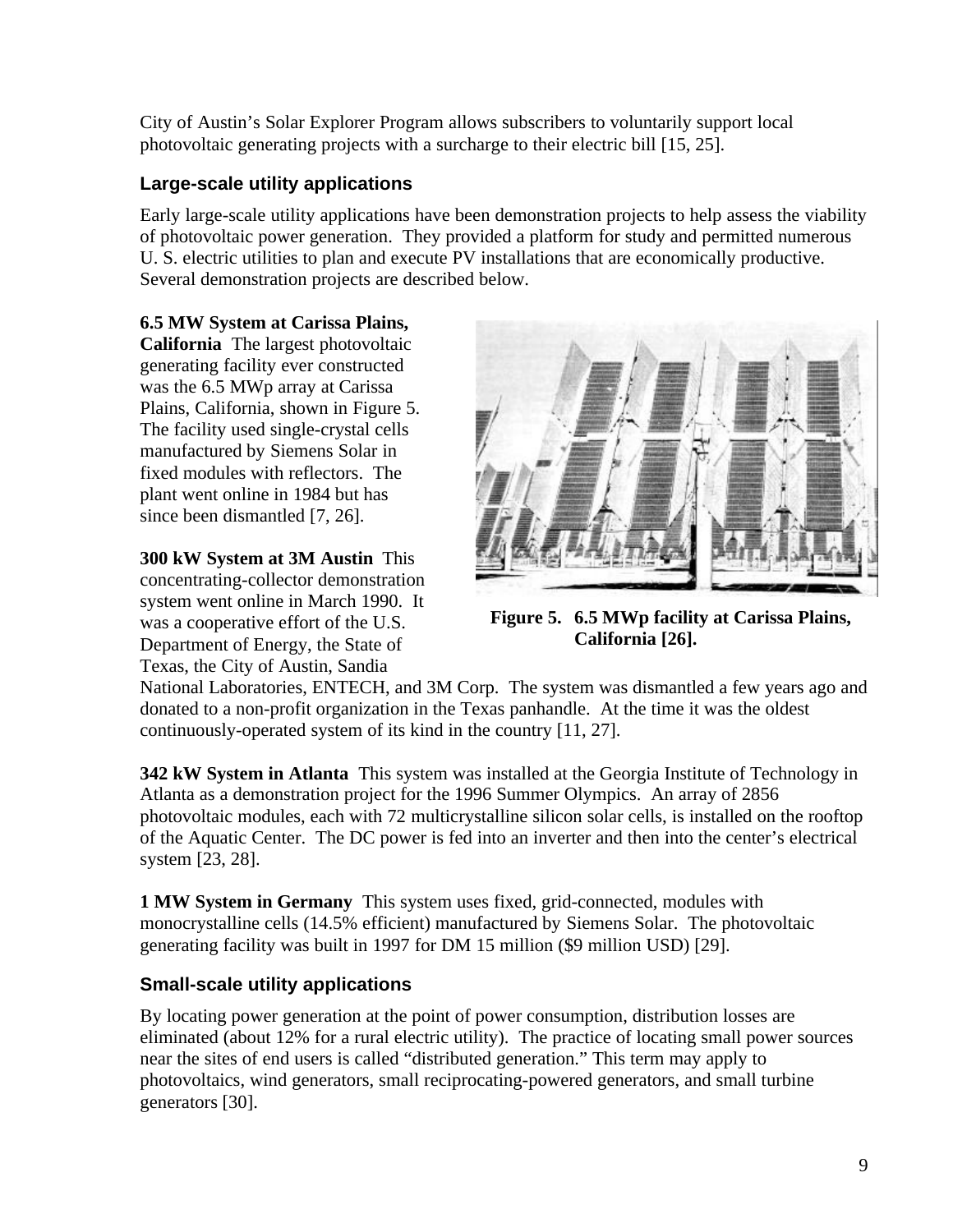#### *THE ECONOMICS OF PHOTOVOLTAIC POWER GENERATION*

Photovoltaic efficiency and manufacturing costs have not reached the point that photovoltaic power generation can compete with conventional coal-, gas-, and nuclear-powered facilities. The cost of photovoltaic power (when storage is not required) is two to four times that of conventionally produced power. It is difficult to define this relationship precisely due to wide variations in the cost of producing and distributing conventional electrical power and other variables. Due to the wide range of these variables, some applications of photovoltaic power are economically superior to conventional systems.

#### **Remote Applications**

A European Photovoltaic Industry Association survey covering the 1990-1994 time period showed that approximately three-fourths of PV applications involved remote locations. Remote applications include satellites, remote telecommunications sites, remote homes and villages, water pumping, camping, and boating [5, p. 34]. Remote applications can become economically feasible because of the expense of constructing distribution lines and power losses sustained in transmission of conventional power. PV facilities may be located at the point of power consumption and do not require the purchase or delivery of fuel.

If a remote site requires a dependable power source or has large loads, a hybrid system may be a better option. This may consist of photovoltaic cells and a diesel generator charging a bank of batteries. In such a hybrid system, the PV cells reduce the amount of fuel consumed. The batteries reduce the runtime required of the generator. Charging the batteries during generator runtime permits the generator to operate in a more efficient load range [24].

#### **Peak Load Relief**

In warm-climate areas, peak load demands occur on sunny days due to heavy use of airconditioners. This coincides with the productive period for photovoltaic power. By locating photovoltaic collectors at the end of a distribution line, a power utility may be able to defer the construction of additional conventional generating capacity as well as defer an upgrade of the distribution line.

#### **Photovoltaic System Components**

We often see the cost of photovoltaic modules reported in dollars per watt. At the retail level, the cost of photovoltaic modules is currently about \$5/watt. But photovoltaic modules account for only 25% to 50% of the cost of a PV system. To achieve substantial cost reduction, the expense of system components will need to be addressed. Also, poor component efficiencies can compromise the total system efficiency. PV systems can have efficiencies as low as 50% due to losses in inverters, batteries, and system voltage drops [31].

#### **Green Power**

Economic feasibility is not always the determining factor in selecting a power generation system. With interest in green (ecologically friendly) power growing, both consumers and providers of electrical power are turning to the use of photovoltaics in spite of its higher cost.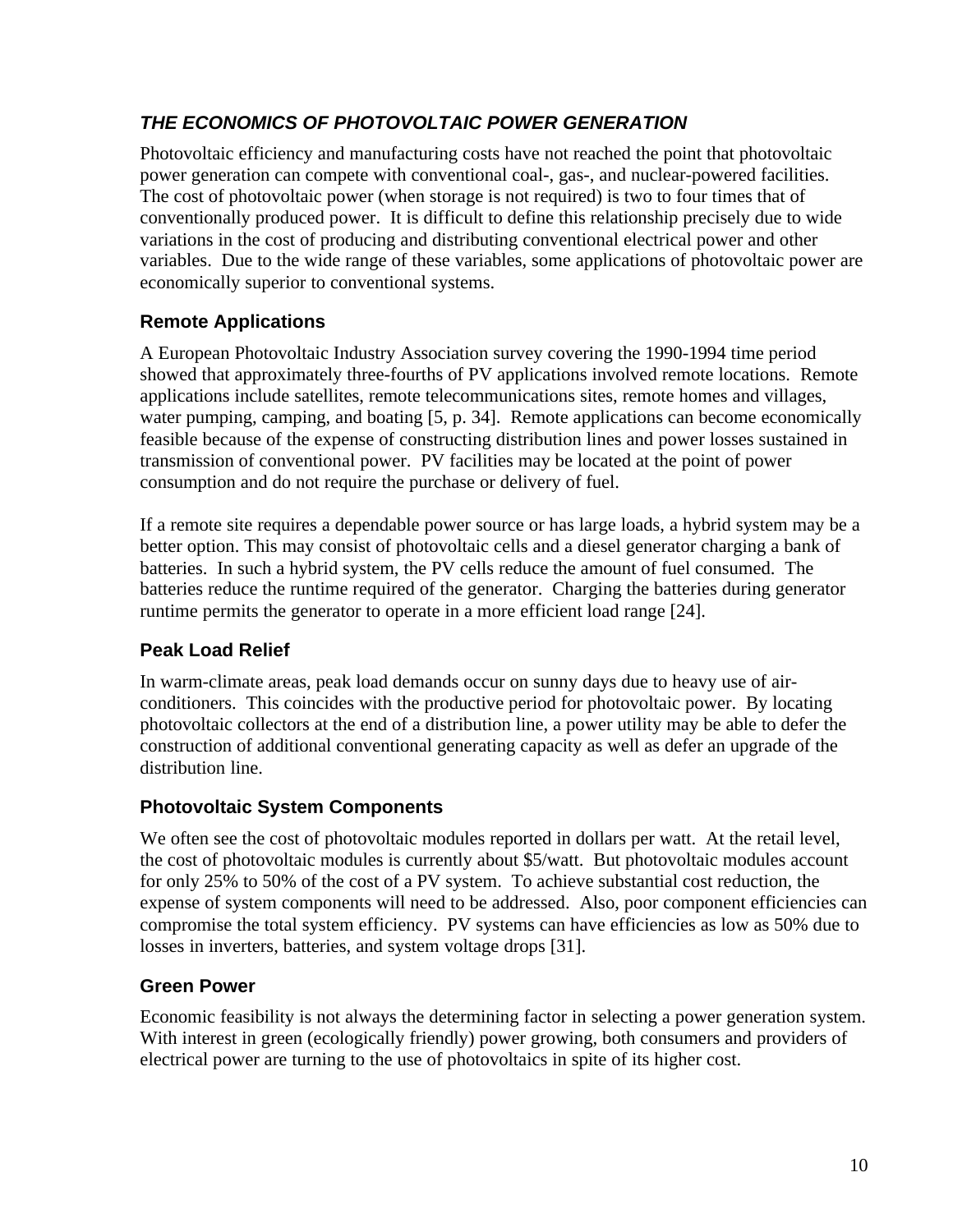#### **Industry Forecasts**

A 1996 study published by the International Energy Agency (IEA), concluded that demand for alternative energy would grow strongly, yet renewable sources would only account for about 1% of total energy produced in 2010. This does not include hydropower, which would constitute about 3% of the energy supply. The World Energy Council estimates that renewable power could provide 5-8% of the total energy demand by 2020, but only with continued support for research and development [10].

#### *MAJOR MANUFACTURERS*

The five companies listed below are major producers of photovoltaic modules. All have been involved in products for aerospace as well as land-based systems including thin-film technology. Some have achieved this status by recent buyouts of established PV manufacturers.

#### **Siemens Solar**

Siemens Solar is the largest manufacturer of photovoltaic cells. The parent company, Siemens, is a diversified producer of electrical equipment, involved in all types of electrical power generation, with an established worldwide marketing and distribution system [2].

#### **Enron Corp. (Solarex)**

Enron Corp, headquartered in Houston, Texas, is the largest natural gas provider in the United States. Enron, in partnership with Amoco, acquired the 25-year old photovoltaics manufacturer Solarex. Solarex is the largest manufacturer of polycrystalline silicon photovoltaic modules and cells [2, 30, 32, 33].

#### **BP Solar, Inc.**

BP Solar, Inc., is a subsidiary of British Petroleum. BP Solar has been in business 16 years, with sales of \$100 million in 1997. BP solar dominates the European market [2, 34].

#### **ASE GmbH (ASE Americas, Inc.)**

ASE is a German company with a U. S. division in Massachusetts called ASE Americas [35].

#### **Matrix Solar Technologies (Photowatt International)**

Matrix Solar Technologies is located in Albuquerque, New Mexico. In 1997, they bought out Photowatt International of France. Photowatt claims to have the thinnest poly-crystalline cell in the industry [36].

# **CONCLUSION**

Photovoltaic efficiency and manufacturing costs have not reached the point that photovoltaic power generation can replace conventional coal-, gas-, and nuclear-powered generating facilities. For peak load use (no battery storage), the cost of photovoltaic power is around two to four times as much as conventional power. (Cost comparisons between photovoltaic power and conventionally generated power are difficult due to wide variations in utility power cost, sunlight availability, and numerous other variables.)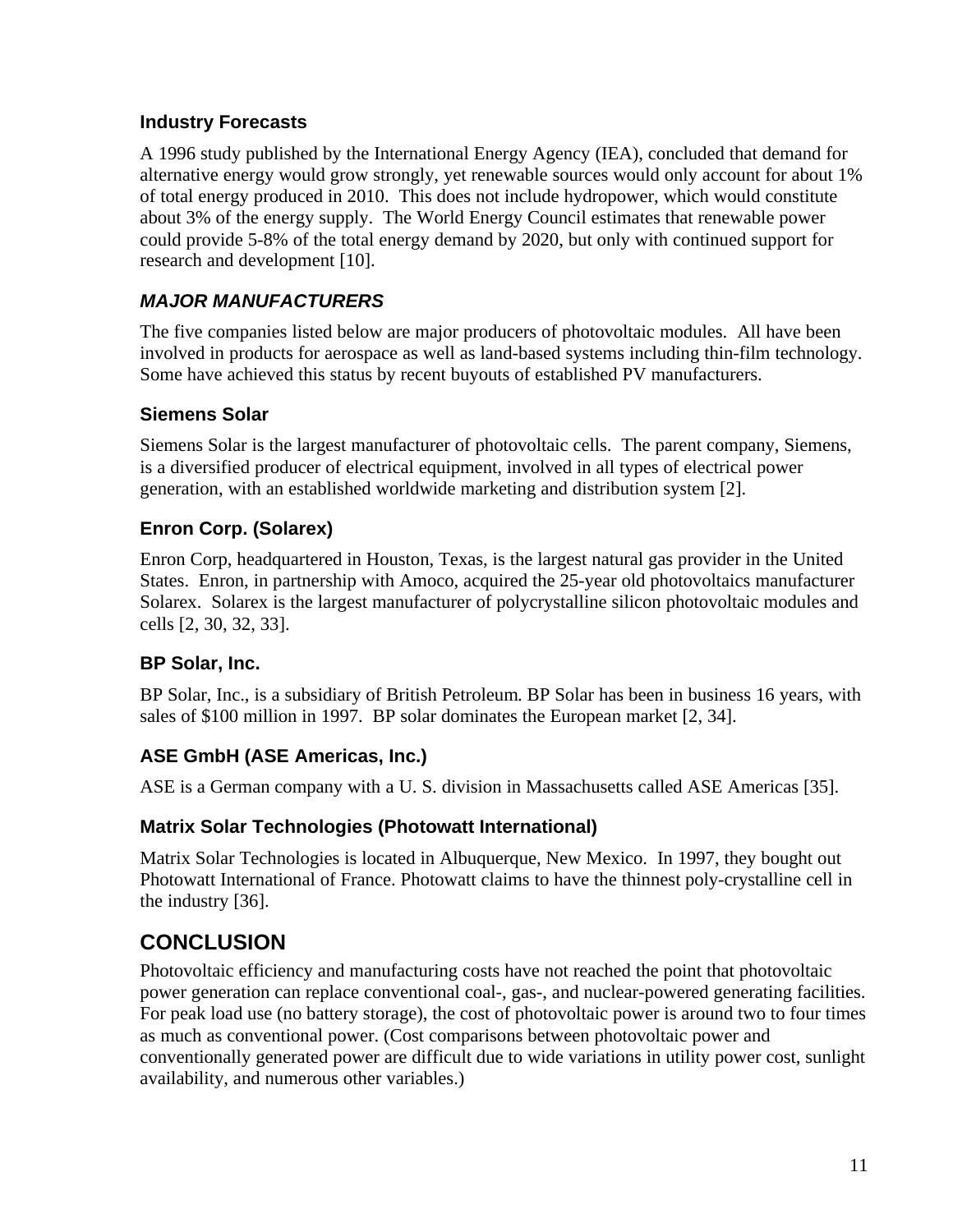#### *APPLICATIONS OF PHOTOVOLTAIC POWER*

Distinct advantages to PV power, such as zero pollution and absence of the need to transport fuel to the generating site, make it attractive in many applications. As efficiency improvements and manufacturing cost reductions inch PV power toward economic parity with conventional power, these applications become more numerous. This economic trend is reflected in the recent expansions of manufacturing capacity and the acquisitions of PV manufacturers by larger corporations [2].

The use of photovoltaics as the sole source of electrical power requires the use of batteries or other storage. The cost of electrical storage prevents PV generation from replacing conventional power generation. PV systems with electrical storage are only feasible for low-power, remote applications. For remote applications requiring more power, a hybrid system may be practical. This may consist of photovoltaic cells and a diesel generator charging a bank of batteries. In such a hybrid system, the PV cells reduce the amount of fuel to be transported to the site. The batteries also reduce the runtime required of the generator, and charging the batteries during generator runtime permits the generator to be operated in a more efficient load range [24].

#### *THE PHOTOVOLTAIC MARKET*

Forecasts indicate that photovoltaic power will continue to account for only a small percentage of the total power supply. However, the electric utility industry in the U. S. generates revenues of \$215 billion annually [37]. A small share of this figure in addition to the off-grid market and exports provides profit potential for PV manufacturers. The PV market has grown steadily for the past 25 years and has shown accelerated growth in the past year.

#### *IMPORTANCE OF GOVERNMENT SUPPORT*

The rate at which photovoltaic technology advances and is utilized continues to depend heavily on government incentive programs. U. S. Government support of the space program in the 1960s enabled the cost of photovoltaic modules to fall from tens of thousands of dollars per watt to only five dollars per watt today (retail). However, subsequent sporadic support of PV research may put U. S. companies at some disadvantage in competing with foreign companies for emerging market opportunities. The governments of Germany and Japan have steadily supported PV development and utilization.

#### *THE BOTTOM LINE*

The photovoltaic industry appears to be entering a period of accelerating expansion. The degree of expansion and the longevity of the period can be affected by the amount of support the U. S. government provides and by unforeseen technology breakthroughs that would provide a substantial cost reduction of photovoltaic modules or battery storage.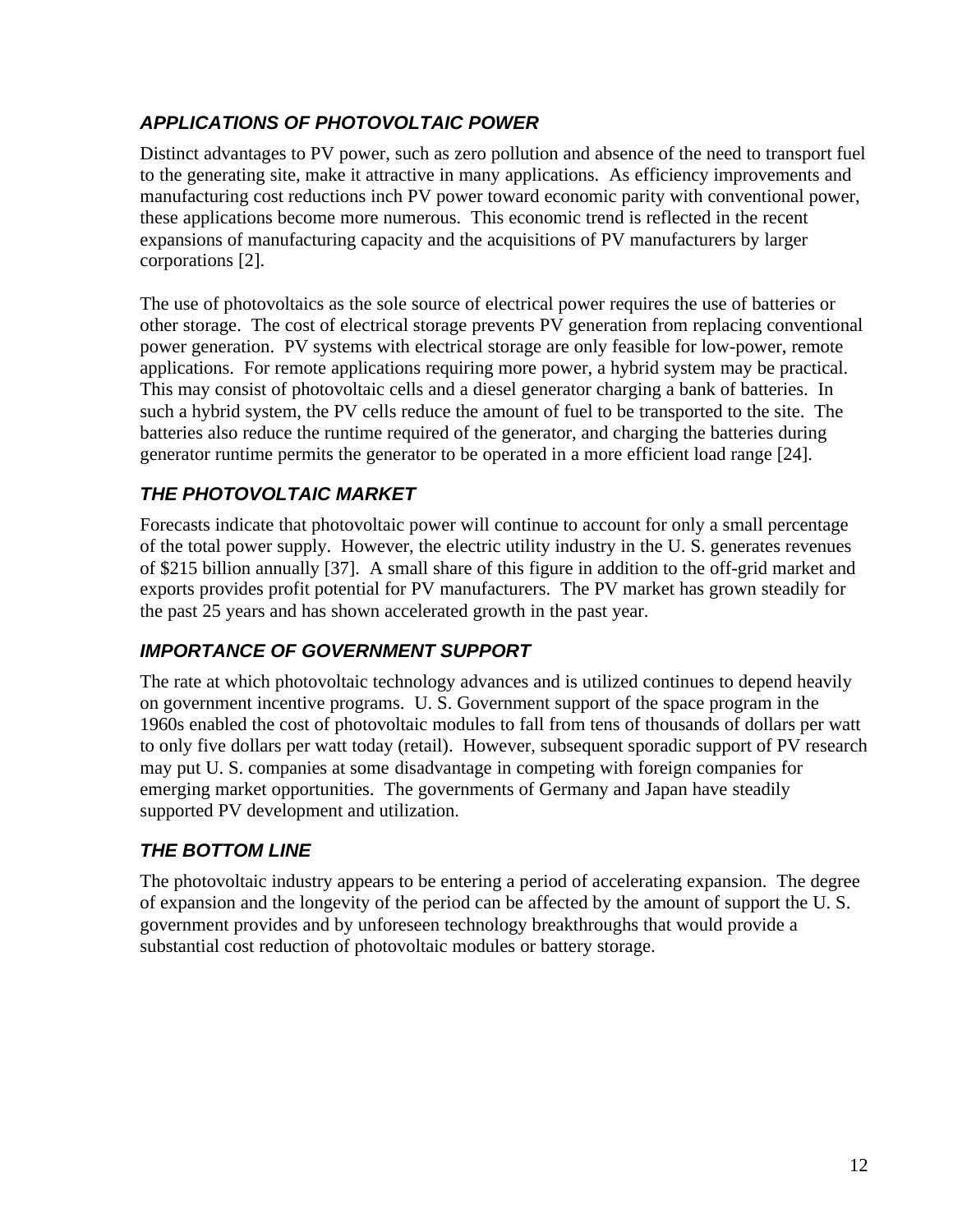# **APPENDIX A, ORGANIZATIONS**

| <b>NAME</b>                                                                       | <b>DESCRIPTION</b>                                                                                                                                                                                                                                                                                                                                                                                                                                                                             | <b>CONTACT INFO</b>                                                                                                                               |
|-----------------------------------------------------------------------------------|------------------------------------------------------------------------------------------------------------------------------------------------------------------------------------------------------------------------------------------------------------------------------------------------------------------------------------------------------------------------------------------------------------------------------------------------------------------------------------------------|---------------------------------------------------------------------------------------------------------------------------------------------------|
| <b>ISES</b><br>(International<br><b>Solar Energy</b><br>Society)                  | ISES is "an international network of scientists,<br>business people and decision makers in more<br>than 118 countries around the world. This<br>network forms a Global Alliance aimed at the<br>advancement of renewable energy through<br>research, technology transfer,<br>commercialization and education" [38].                                                                                                                                                                            | http://www.ises.org/<br>hq@ises.org<br>Wiesentalstr. 50<br>79115 Freiburg, Germany<br>49-761-45906-0<br>49-761-45906-99 (fax)                     |
| <b>ASES</b><br>(American<br><b>Solar Energy</b><br>Society)                       | "The American Solar Energy Society (ASES)<br>is a national organization dedicated to<br>advancing the use of solar energy. ASES<br>sponsors the National Solar Energy<br>Conference, publishes Solar Today magazine<br>and Advances in Solar Energy, publishes white<br>papers, sponsors issue Roundtables in<br>Washington, DC, distributes solar publications,<br>organizes a Solar Action Network and has<br>regional chapters throughout the country" [38].                                | http://www.ases.org/solar/<br>ases@ases.org<br>2400 Central Avenue, G-1<br>Boulder, CO 80301<br>$(303)$ 443-3130<br>$(303)$ 443-3212 (fax)        |
| <b>IREC</b><br>(Interstate)<br><b>Renewable</b><br><b>Energy</b><br>Council)      | "The Interstate Renewable Energy Council<br>(IREC) works to accelerate the sustainable<br>utilization of renewable energy sources and<br>technologies in and through state and local<br>government activities. IREC's members<br>include state energy offices, other municipal<br>and state agencies, national laboratories, solar<br>and renewable organizations, and individual<br>members" [38].                                                                                            | http://www.eren.doe.gov/ir<br>ec/irec.html<br>IREC1@aol.com<br>PO Box 1156<br>Latham, NY 12110-1156<br>$(518)$ 458-6059<br>$(518)$ 458-6059 (fax) |
| <b>SEIA</b><br><b>(Solar Energy)</b><br><b>Industries</b><br><b>Association</b> ) | "Solar Energy Industries Association (SEIA)<br>has been the national trade association<br>representing manufacturers, suppliers, and<br>engineers in the photovoltaic and solar thermal<br>industries. SEIA is dedicated to promoting the<br>use and acceptance of solar technology in the<br>world marketplace through publications,<br>statistics and marketing data, policy<br>development, education and outreach to the<br>general consumer, and its annual conference,<br>SOLTECH" [38]. | http://www.crest.org/renew<br>ables/seia/<br>122 C Street NW, 4th Floor<br>Washington, DC 20001<br>$(202)$ 383-2600<br>$(202)$ 383-2670 (fax)     |

### **Table 2. Organizations promoting photovoltaics.**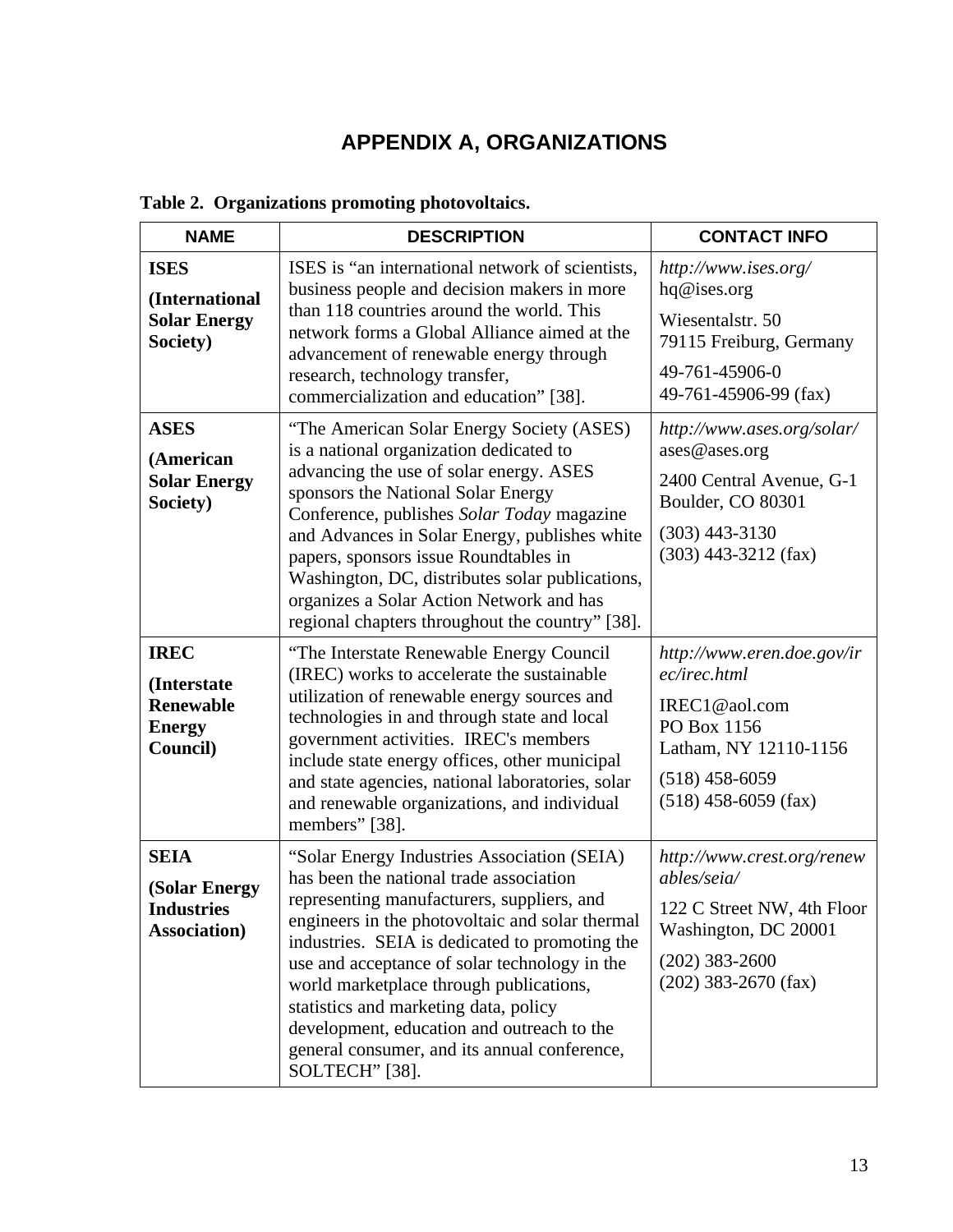| <b>NAME</b>                                                                  | <b>DESCRIPTION</b>                                                                                                                                                                                                                                                                                                                                                  | <b>CONTACT INFO</b>                                                                                                                                         |
|------------------------------------------------------------------------------|---------------------------------------------------------------------------------------------------------------------------------------------------------------------------------------------------------------------------------------------------------------------------------------------------------------------------------------------------------------------|-------------------------------------------------------------------------------------------------------------------------------------------------------------|
| <b>DOE</b><br>(U.S. Dept. of<br>Energy)                                      | The DOE oversees the National Renewable<br>Energy Laboratory, the National Center for<br>Photovoltaics, and Sandia National<br>Laboratories [38].                                                                                                                                                                                                                   | 1000 Independence Ave.,<br>SW, CE-131<br>Washington, DC 20585<br>$(202)$ 586-1720<br>$(202)$ 586-5127 (fax)                                                 |
| <b>NREL</b><br>(National<br><b>Renewable</b><br><b>Energy</b><br>Laboratory) | The NREL is a research laboratory of the U.S.<br>Department of Energy.                                                                                                                                                                                                                                                                                              | http://www.nrel.gov/                                                                                                                                        |
| <b>NCPV</b><br>(National<br><b>Center for</b><br><b>Photovoltaics</b> )      | The NCPV is an arm of the DOE and the<br>NREL. It was formed in 1996 to mobilize<br>U. S. resources in photovoltaics and serve as a<br>forum and information source for the<br>photovoltaics community [39].                                                                                                                                                        | http://www.nrel.gov/ncpv/i<br>ndex.html                                                                                                                     |
| <b>Sandia</b><br><b>National</b><br><b>Laboratories</b>                      | Sandia National Laboratories is privately<br>operated by Sandia Corp., owned by Lockeed<br>Martin Co., for the U.S. Department of<br>Energy. Sandia Laboratories assists in the<br>development and manufacturing of<br>photovoltaic systems and provides technical<br>assistance and testing services to ensure that<br>PV systems perform to their potential [40]. | http://www.sandia.gov/pv/<br>PVSAC@sandia.gov<br>P.O. Box 5800, Div. 6213<br>Albuquerque, NM 87185-<br>0752<br>$(505) 844 - 3154$<br>$(505)$ 844-6541 (fax) |
| <b>TXSES</b><br>(Texas Solar<br><b>Energy</b><br>Society)                    | "The Texas Solar Energy Society is an<br>educational organization formed to promote<br>solar and other renewable energy<br>applications." Members include educators,<br>engineers, researchers, students, bankers,<br>electrical contractors, architects, builders,<br>building inspectors, homeowners and solar<br>enthusiasts [38].                               | http://www.txses.org/<br>info@txses.org<br>P.O. Box 1447<br>Austin, TX 78767-1447<br>$(512)$ 326-3391 (voice/fax)                                           |
| <b>Texas PV</b><br><b>Coalition</b>                                          | The Texas PV Coalition is a group of four<br>cooperative electric utilities. "The Coalition's<br>goal is to make the commercial availability of<br>PV systems more economically viable than<br>extending utility lines to rural customers" [41].                                                                                                                    | http://www.texaspvc.org                                                                                                                                     |

**Table 2. Organizations promoting photovoltaics (continued).**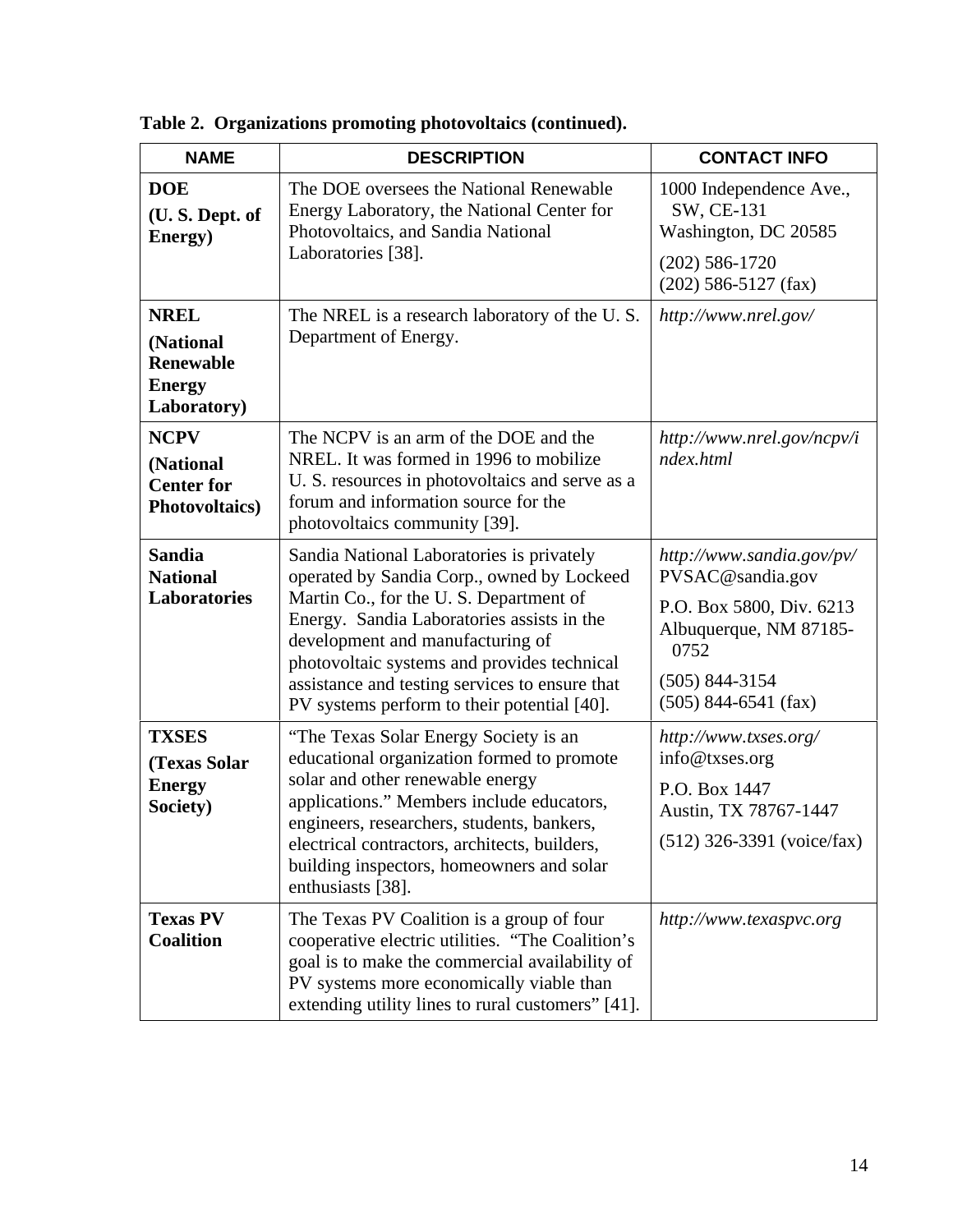| <b>REACT</b>          | "The Association's goal is to encourage the   | http://www.txses.org/react/ |
|-----------------------|-----------------------------------------------|-----------------------------|
| <b>(Renewable)</b>    | development and use of renewable energy       | react@txses.org             |
| <b>Energy</b>         | sources and energy conservation methods by    | 3007 French Place           |
| <b>Association of</b> | sharing information, experience and technical | Austin, TX, 78722           |
| <b>Central Texas)</b> | skills, and by educating the public and the   |                             |
|                       | local, state and federal governments" [38].   |                             |

**Table 2. Organizations promoting photovoltaics (continued).**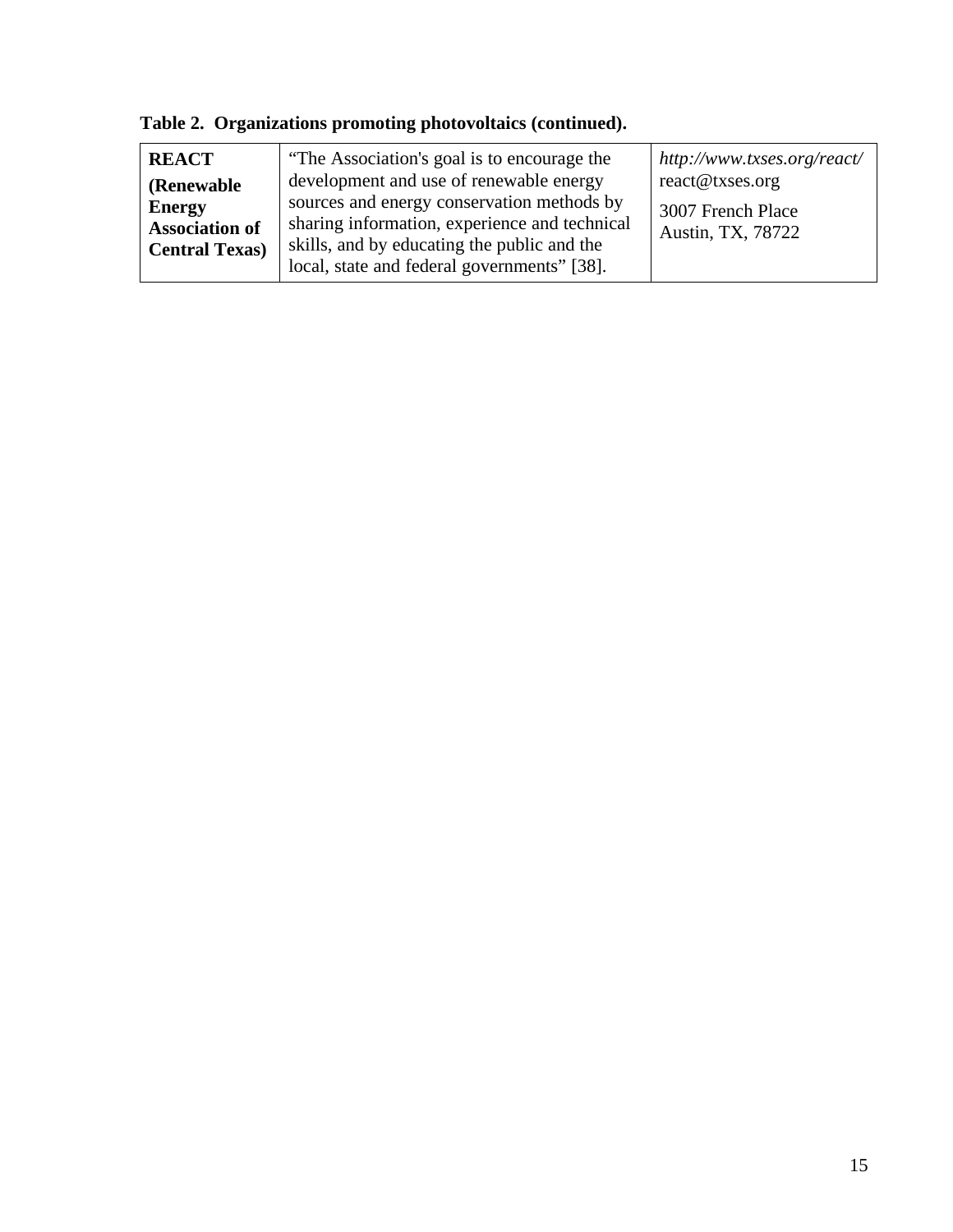#### **REFERENCES**

- [1] "The History of PV," *http://www.pvpower.com/pvhistory.html*, November 15, 1998.
- [2] Mark Hammonds, "Getting Power From the Sun; Solar Power," *Chemistry and Industry*, no. 6, p. 219, March 16, 1998.
- [3] "Energy Conversion: Development of solar cells" Britannica Online. *http://www.eb.com:180/cgi-bin/g?DocF=macro/5002/13/245.html*, October 21, 1998.
- [4] Kenneth Zweibel and Paul Hersch, *Basic Photovoltaic Principles and Methods*, New York: Van Nosstrand Reinhold Company, Inc., 1984.
- [5] "Volume 3: The World PV Market to 2010," *Photovoltaics in 2010*, Luxembourge: Office for Official Publications of the European Communities, 1996.
- [6] "Taking Off of New Photovoltaic Energy Revolution," *Japan 21st*, May 1996.
- [7] Stuart Baird, "Energy Fact Sheet: Photovoltaic Cells," *http://www.ohrets.com/photovoltaics-factsheet.htm*, November 13, 1998.
- [8] "About Photovoltaics," *http://www.eren.doe.gov/millionroofs/whatispv.html*, U. S. Department of Energy, November, 28, 1998.
- [9] Gail Robinson, "Breakthroughs Lead to Economic Mass-Manufacturing Confab Sees Rise in Photovoltaic Usage," *Electronic Engineering Times*, October 20, 1997.
- [10] "Book of the Year (1997): Business and Industry Review: Energy: Alternative Energy," Britannica Online, *http://www.eb.com:180/cgi-bin/g?DocF=boy/97/K02595.html*, October 21, 1998.
- [11] M. J. O'Neal, R. R. Walters, J. L. Perry, A. J. McDanal, M. C. Jackson, W. J. Hesse, "Fabrication, Installation, and Initial Operation of the 2,000 sq. m. Linear Fresnel Lens Photovoltaic Concentrator System at 3M/Austin (Texas)," *Twenty First IEEE Photovoltaic Specialists Conference—1990*, vol. 2, pp. 1147-1153.
- [12] "Technology," *http://www.entechsolar.com/techno.html*, ENTECH, Inc., November 2, 1998.
- [13] Jack L. Stone, "Photovoltaics: Unlimited Electrical Energy From the Sun," *Physics Today*, September 1993.
- [14] "Million Solar Roofs Implementation Plan," *http://www.seia.org/milroofs/msr.htm#\_Toc398105146*, Solar Energy Industries Association, November, 28, 1998.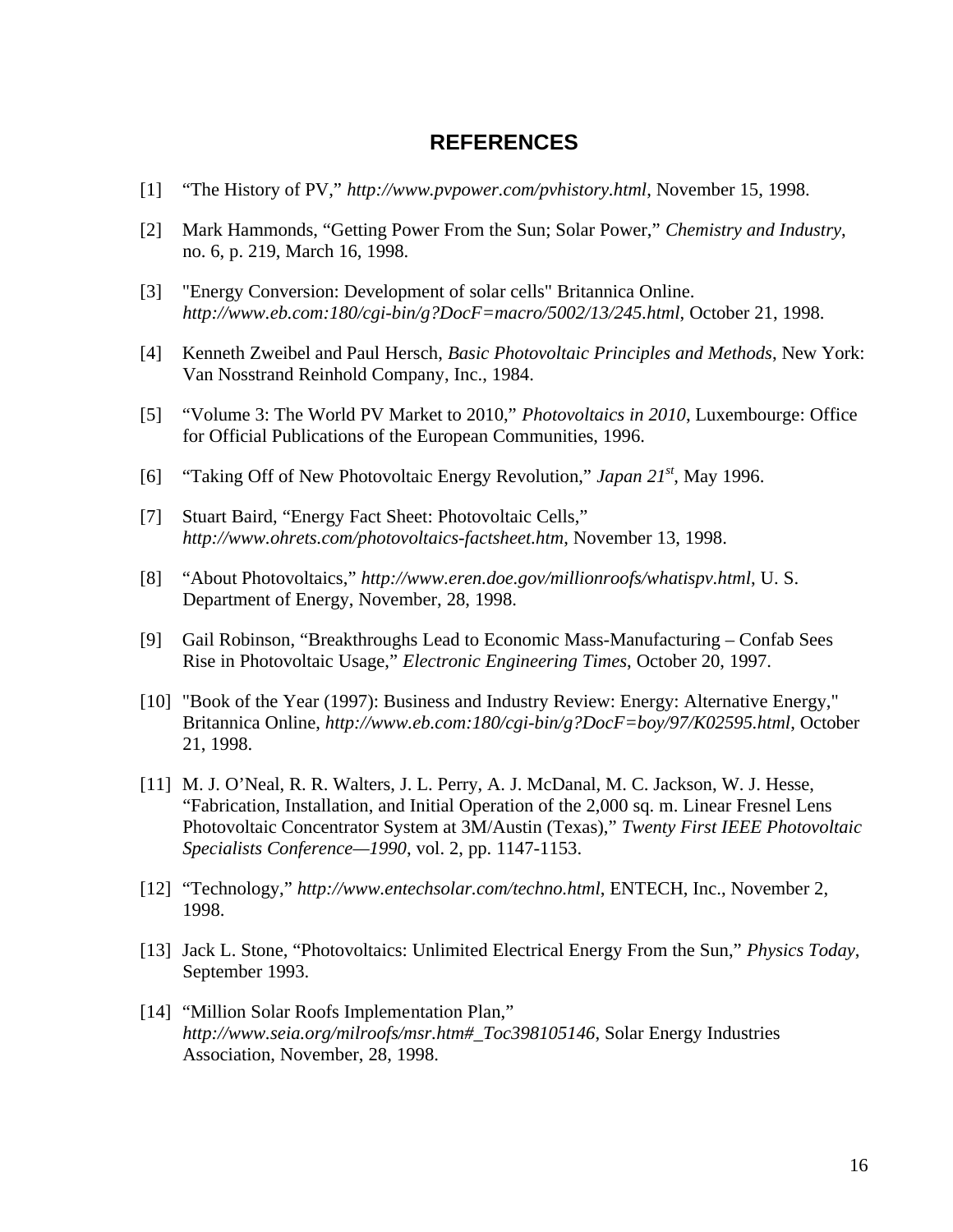- [15] "Solar Explorer Rider," *http://www.electric.austin.tx.us/solar-explorer/index.html*, City of Austin, November 24, 1998.
- [16] "Great Expectations Held for Photovoltaic Power Generation," *Japan 21st*, p. 17, May 1996.
- [17] Kazuo Inamori , "Promoting Dissemination of PV Power Generation Systems," *Japan 21st* , p. 21, May 1996.
- [18] Canrom, *http://www.canrom.com/solar/index.htm*, November 18, 1998.
- [19] Glenn Hasek, "Solar Shines Brighter," *Industry Week*, p. 24, April 20, 1998.
- [20] James Fisher, "Government Plans to Introduce Solar Energy to Schools," *Building Design*, p. 2, October 3, 1997.
- [21] Bill Siuru, "What's New in Solar Power," *Electronics Now*, vol. 69, no. 8, p. 53, August 1998.
- [22] "Glass Panels Produce Electricity," *Engineering News-Record*, vol. 238, no. 2, p. 16, January 13, 1997.
- [23] "Olympics: Renewable Energy at the Games," *http://www.eren.doe.gov/teamenergy/energy.html*, U.S. Department of Energy, November 18, 1998.
- [24] Rob Dougherty, "Hybrid Photovoltaic-Propane System Powers Remote National Park," *Energy User News*, vol. 21, no. 11, p. 16, November 1996.
- [25] "Periodic Data And Trends," *http://www.ases.org/solar/fbpdt.htm*, The American Solar Energy Society, November 27, 1998.
- [26] "Industry-Photovoltaic Power Stations1," *http://www.nedo.go.jp/nedoinfo/solarDB/photo2/1994-e/4/4.6/01.html*, November 23, 1998.
- [27] Email from Matt Fagan, 3M Public Relations, 3M Austin Center, Austin, Texas, December 1, 1998.
- [28] John Teresko, "Solar power; Photovoltaics at Georgia Tech.," *Industry Week*, p. 29, May 19, 1997.
- [29] "Fact Sheet: New Munich Trade Fair Center," *http://www.altonet.com/~solarpv/060p.htm*, Siemens Solar Online, November 24, 1998.
- [30] Robert Swanekamp, "Distributed Generation: Options Advance, but Toward What Pot of Gold?," *Power*, vol. 141, no. 5; p. 43, September 1997 / October 1997.
- [31] Timothy B. DeMoss, "Wake Up and Smell the System," *Power Engineering*, vol. 101, no. 5, p. 8, May 1997.